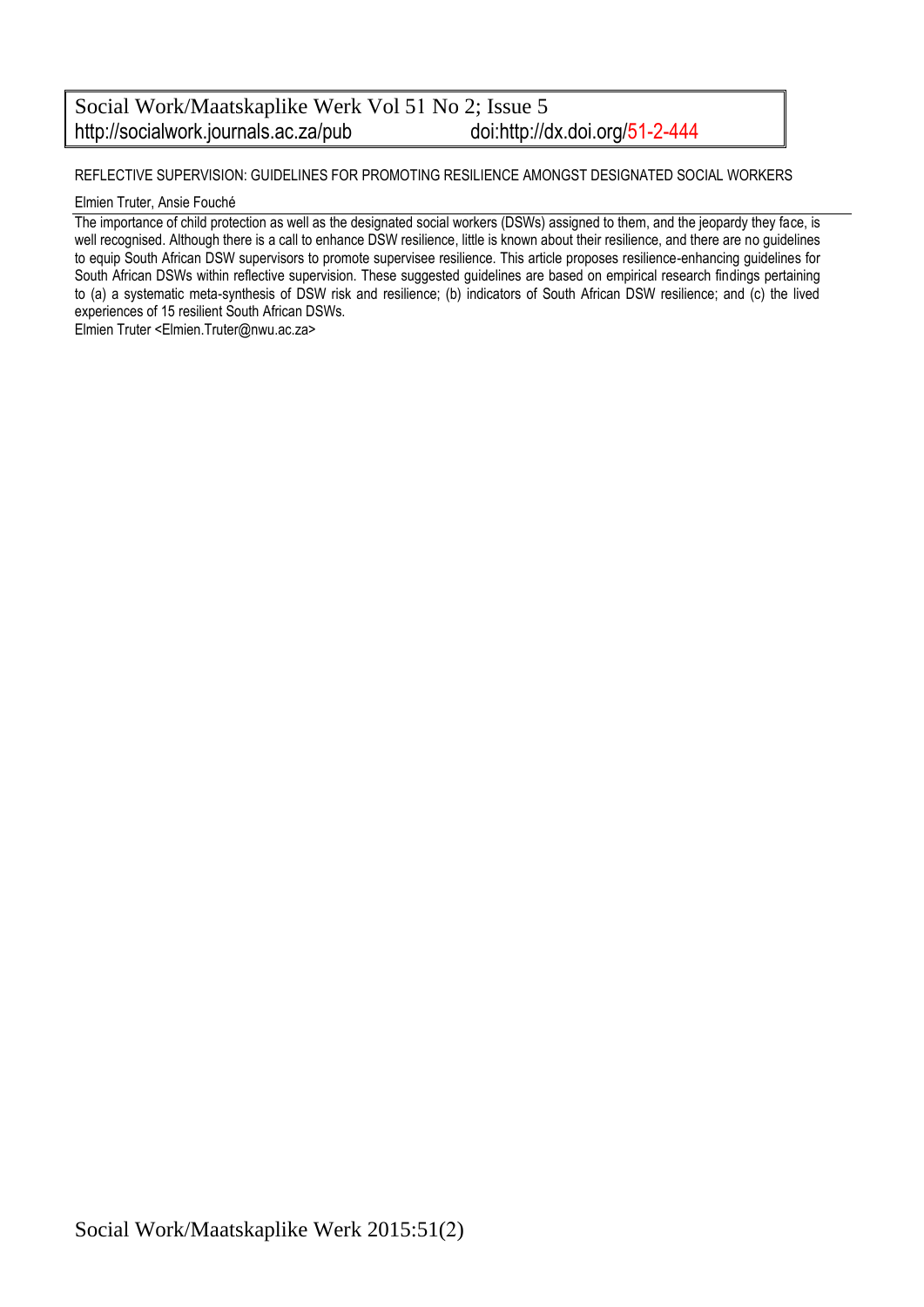## **REFLECTIVE SUPERVISION: GUIDELINES FOR PROMOTING RESILIENCE AMONGST DESIGNATED SOCIAL WORKERS**

## **Elmien Truter, Ansie Fouché**

#### **INTRODUCTION**

In South Africa a specific group of social workers assigned to protect vulnerable children are referred to in the Children's Act, Act 38 of 2005 (Bosman-Sadie & Corrie, 2010:7) as "designated social workers" (DSWs). They are also known worldwide as, amongst other terms, child protection social workers (CPSWs) statutory social workers, front-line workers, child welfare workers, and children's services [workers] (Conrad & Kellar-Guenther, 2006; Douglas, 2013; Jones, 2001; Kearns & McArdle, 2012; Law, 2011; Littlechild, 2003; Narain, 2011; Russ, Lonne & Darlington*,* 2009). For the purposes of this article, they will be referred to either as DSWs or CPSWs.

Globally CPSWs protect vulnerable children by means of statutory services, and as a result of the taxing and physically dangerous context of the CPSW setting, they are placed at risk of negative outcomes, which in turn has detrimental consequences for their and their client's wellbeing (Gibbs, 2001). CPSWs who adapt positively to the adversities they face could be regarded as resilient (Adamson, 2012; Masten, 2011). As such, there is evidence in the literature of some CPSWs who demonstrate resilience despite the risks of the profession (Kearns & McArdle, 2012; Hurley, Martin & Hallberg*,* 2013; Truter, 2014). Much could be learned from these CPSWs who adapt positively in situations that others might find intolerably stressful, and these lessons could ultimately suggest directions for enhancing resilience in others (Russ *et al*., 2009). One vehicle to enhance resilience in CPSWs is professional supervision (Adamson, 2012).

Several authors argue for a reflective approach in supervision, where the focus of the attention is not only on the task but also on the emotions and experiences of the CPSW (Bradbury-Jones, 2013; Franklin, 2011; Russ *et al*.*,* 2009). Reflective supervision thus creates a context in which the facilitation enables a person to think and talk about a distressing experience or event, to analyse such an event, and to ascribe meaning to it (Franklin, 2011). Goddard and Hunt (2011) and Russ *et al*. (2009) maintain that resilience enhancing for CPSWs is well suited to the context of reflective supervision, because it provides an opportunity for positive appraisal of challenging situations and further provides a setting for reflecting on and managing emotional responses. Conversely, it is reported in the literature that current supervision practices in CPSW are inadequate and are mostly focused on the administrative aspects of the job rather than the emotional needs of the CPSW; therefore alternative approaches such as reflective supervision directed towards positive outcomes, such as resilience, are recommended (Bradbury-Jones, 2013; Goddard & Hunt, 2011). Reflective supervision might ultimately nurture CPSW resilience in order to benefit CPSWs, the children they seek to protect as well as communities at large.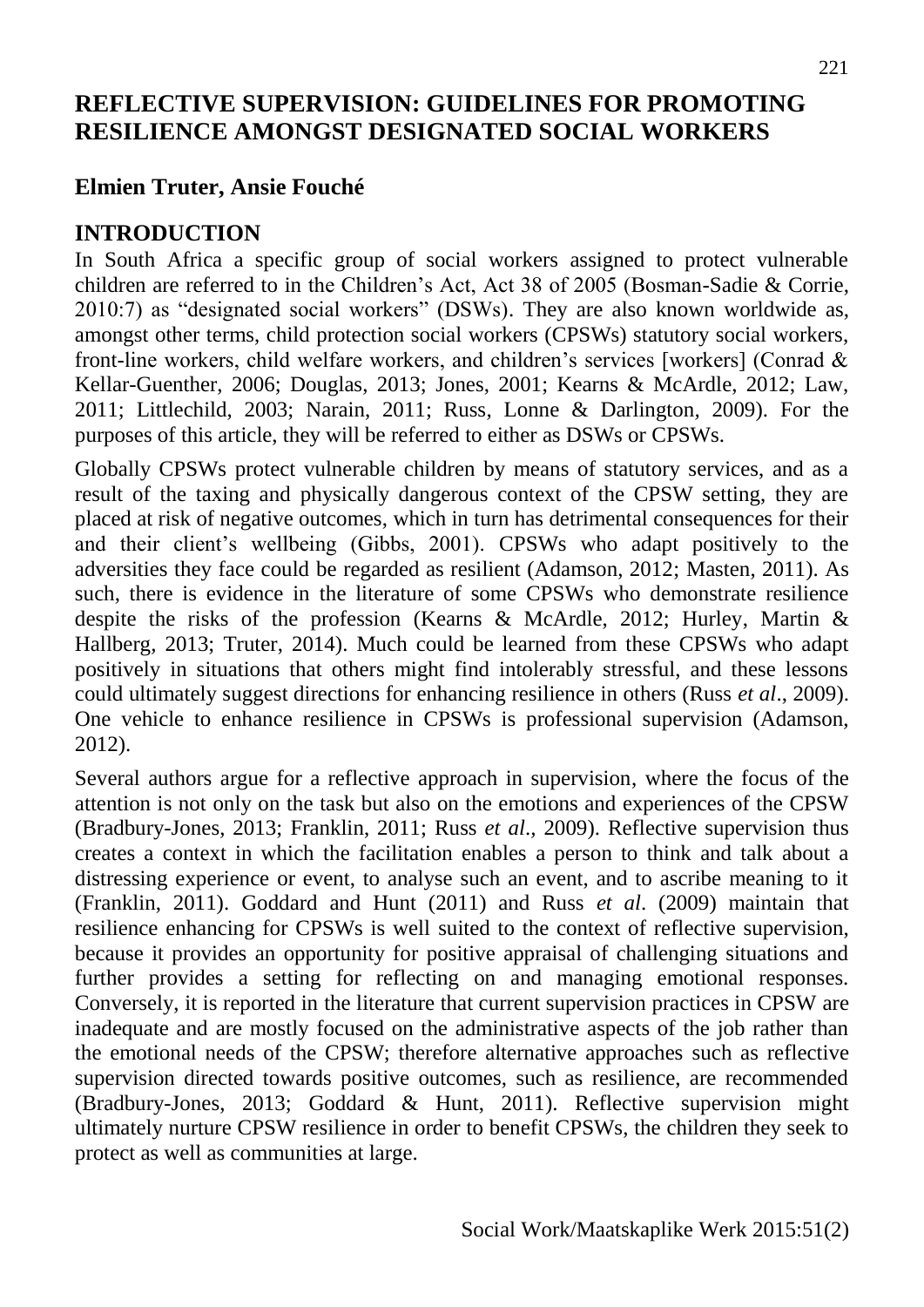Attention was recently drawn to the way that reflective supervision in social work might enhance resilience in social workers in South Africa (Engelbrecht, 2013). In addition, informal feedback from South African social work supervisors confirmed their own need not only for knowledge, but also for practical guidelines on how to assist the promotion of resilience in the DSWs under their supervision. So far, however, there has been little discussion in the literature on resilience-enhancing guidelines within reflective supervision practices in South Africa; the purpose of this study is therefore to explore this phenomenon by proposing possible related guidelines in line with earlier empirical research findings on the resilience of South African DSW (Truter, 2014; Truter, Theron & Fouché, 2014).

### **REVIEW OF THE LITERATURE**

#### **Risk and resilience in designated social workers**

It is indisputable that all social workers, whatever their field of specialisation, are placed at risk by challenges such as work overload, staff shortages and secondary traumatic stress (Gibbs, 2001; Kim, Ji & Kao, 2011; Littlechild, 2003; Morris, 2005; Stanley, Manthorpe & White*,* 2006; Storey & Billingham, 2001; Tham, 2006; Yürür & Sarikaya, 2012). However, a recent systematic meta-synthesis (Truter, 2014) highlights the particularly taxing and physically dangerous context of CPSW such as exposure to violence and aggression, and the very taxing nature of protecting abused or vulnerable children, and making very difficult decisions about their safety (Sayers, 1991; Munro, 1996; Gibbs, 2001). The likely negative outcomes for CPSWs when exposed to these risks are highlighted in the literature as burnout, high attrition rates, compassion fatigue and depression (Beckett, 2007; Bradbury-Jones, 2013; Collins, 2008; Russ *et al*.*,* 2009; Truter, 2014). However, when people adjust well to risk, resilience processes – typically supported by constructive social ecologies – might explain their positive adaptation (Ungar, 2011).

Resilience in this context is a complex interaction between a person at risk and a given social ecology that engages in resilience-supporting processes which encourage functional outcomes in the face of challenging circumstances (Ungar, 2011, 2013). Given the attention drawn to CPSWs' particularly taxing work contexts, as well as the mandatory role they play in the protection of vulnerable children, it became imperative for us to better understand the resilience of CPSWs and more specifically South African DSWs (Carson, King & Papatraianou*,* 2011). Enhancing resilience in CPSWs has not been given much attention in relevant literature (Truter, 2014), and in South Africa resilience-enhancement guidelines for professionals at risk have been investigated only in professions such as teaching and nursing (Koen, 2010; Wood, Ntaote & Theron*,* 2012). The findings from two recent studies suggest that the social ecology of South African DSWs would typically include family, friends, colleagues and supervisors (Truter, 2014; Truter *et al*., 2014). Since the CPSW supervisor represents one facet of a CPSWs' social ecology, we advocate for CPSW supervision to be considered an ideal platform where CPSW resilience might be promoted.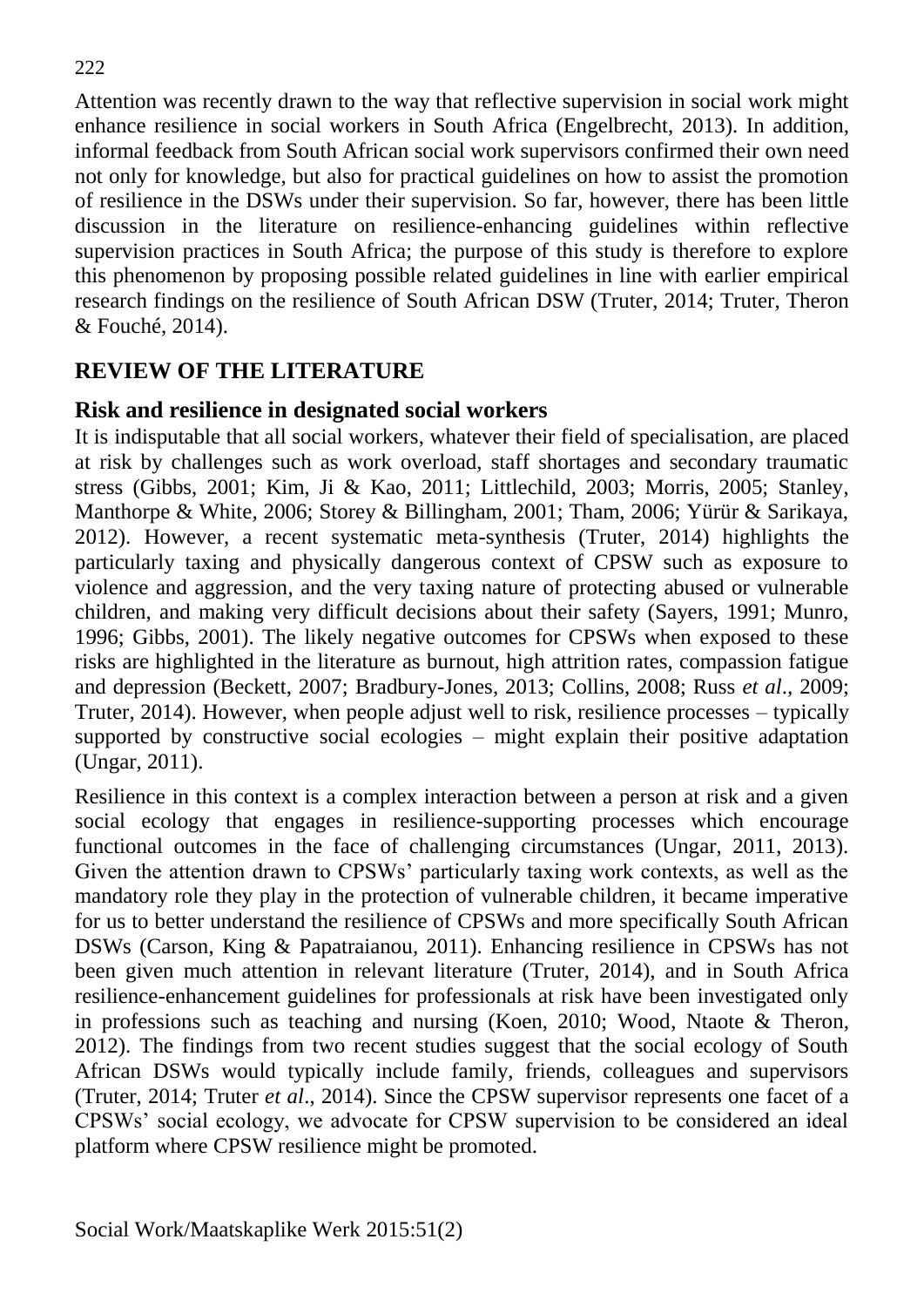#### **Supervision**

The importance and functions of supervision in the CPSW practice setting is acknowledged globally (Aducci & Baptist, 2011; Bradbury-Jones, 2013; Department of Social Development (DSD) & South African Council for Social Service Professions (SACSSP), 2012; Green & Dekkers, 2010; Ingram, 2013). The mandatory role that supervisors play in supporting social workers and DSWs was recently acknowledged by the DSD and SACSSP (2012). In South Africa supervision in the social work context is defined as a "process whereby the supervisor performs educational, supportive, and administrative functions in order to promote efficient and professional rendering of services" (*New Dictionary of Social Work*, 1995). From this definition it is clear that the social work supervisor in South Africa (Botha, 2002) and elsewhere (Kadushin & Harkness, 2002) has a duty to fulfil three main functions, namely administrative, educational and supportive. The support function, which is concerned with emotionally supporting social workers, is the function in which resilience of South African DSWs could be promoted.

Recent studies found that supervision has been neglected in CPSW; furthermore, a key problem with existing supervision practices is that they are mainly deficit-based and consequently focus on the limitations and shortcomings with limited attention to emotional support (Bradbury & Jones, 2013; Carpenter & Webb, 2013; Russ *et al*.*,* 2009). In addition, other researchers argue that it is professionally and personally dangerous if supervision of CPSWs does not meet the "empathic-containing function" (Gibbs, 2001:330; Goddard & Hunt, 2011). Current supervision practices in CPSW thus call for an alternative model that would balance the function of supervision, and separate managerial and professional supervision in order to enhance the emotional wellbeing of CPSWs (Beddoe, 2010).

There are different models of supervision and they are used across professions such as the police (Brehm & Gates, 1993), medicine (Kilminster & Jolly, 2000), counselling (Dunbar-Krige & Fritz, 2006; Ward & House, 1998) and education (Emde, 2009; Weiss & Weiss, 2001; Weigand, 2007). Similarly, the literature in social work reports the application of a few models and interventions in the supervision context, namely feminist supervisory practices (Green & Dekkers, 2010); a model for the co-creation of emotionally intelligent supervision (Ingram, 2013); a study participant-driven model using the International Association for Social Work Practice (Muskat, 2013); the collaborative affirmative approach (Aducci & Baptist, 2011); and reflective supervision (Bradbury-Jones, 2013; Paris, 2012).

#### **Reflective supervision**

Reflective supervision is recognised in social work (Emde, 2009), and its value was already highlighted as far back as 2001 (Gibbs, 2001; Johns, 1995). Paris (2012) underlined that enhancing social worker resilience could take place by means of reflective supervision. Similarly, Russ *et al*. (2009:331) suggested that there be an "increased use of reflective practice, supervision, on-going learning, and collaborative peer support in promoting resilience in child protection staff". For decades reflective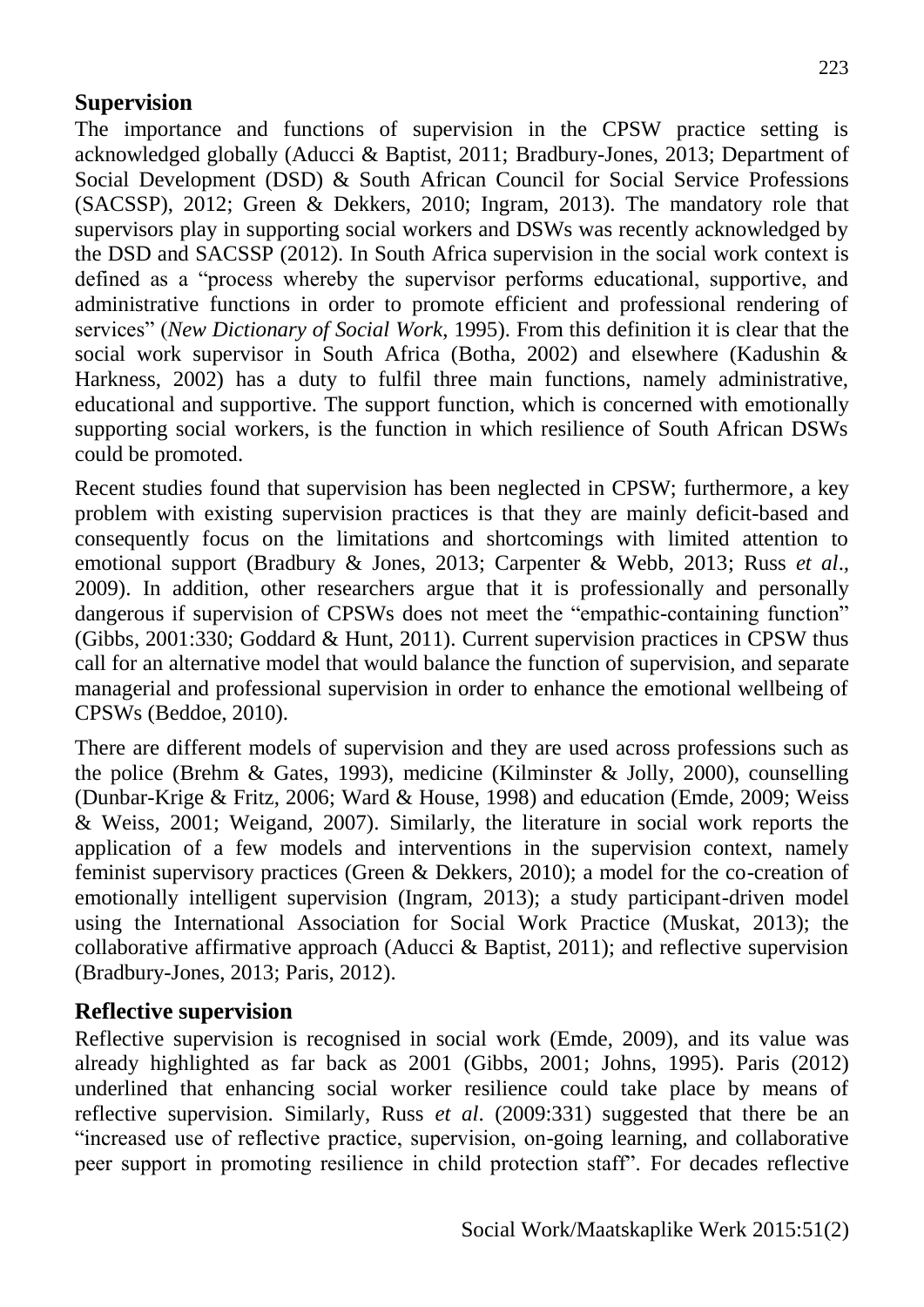supervision has been used – and is still being used – by professionals, amongst others, in education (Emde, 2009; Weiss & Weiss, 2001; Weigand, 2007), nursing (Driscoll & Teh, 2001) and social work (Bradbury-Jones, 2013; Gibbs, 2001; Grant & Kinman, 2012; Paris, 2012). Worldwide, authors have commented on the potential positive outcomes and need for reflective supervision in social work, and highlighted the direct relationship between reflection and resilience (Collins, 2008; Engelbrecht, 2013; Gibbs, 2001; Grant & Kinman, 2012; Russ *et al*.*,* 2009). So far, however, we could not find any available scholarly articles or grey literature on guidelines to support South African DSW supervisors to reflectively promote the resilience of their supervisees. We therefore decided to embed prospective resilience-promoting guidelines for supervisors of South African DSWs within a reflective supervision model (Paris, 2012).

#### **Resilience-promoting approaches**

Given the complexity of resilience, enhancing resilience should be well planned within a suitable intervention approach. Three approaches to the promotion of resilience are identified by Masten, Cutuli, Herbers and Reed (2009) and include a risk-reduction approach, an approach attentive to assets and a process-orientated approach. The first focuses on reducing risk and aims to reduce exposure to adversity. The second is attentive to assets: this approach is interested in increasing the number and quality of resources. Third is a process-orientated approach that involves influencing processes that will improve the life of the person at risk, instead of merely limiting exposure to risks or increasing the number of resources (Masten *et al*., 2009). Although these approaches are aimed particularly at fostering resilience in *children* who are at risk, the principles may be applied to others at risk, such as CPSWs. The process-orientated approach was chosen as a reference for South African DSW resilience-promoting guidelines, since it is very unlikely that exposure to risks in CPSW would be reduced or that there would be an escalation in the availability of resources, especially in the context of South African DSWs. Such a process-focused approach could be implemented during CPSW supervision.

Russ *et al*. (2009) provided direction for the application of such guidelines, and he strongly argued that resilience processes in CPSWs could be used to build resilience in others. As such, a recent South African study explored resilience processes of South African DSWs (Truter, 2014; Truter *et al*., 2014) and found that these professionals engage in four fundamental resilience-enhancing processes, namely practice- and purpose-informing creeds, supportive collaborations, constructive transactions and accentuating the positive (Truter, 2014). All four of these resilience processes can potentially be supported by DSW supervisors who are responsible for monitoring and supporting the emotional wellbeing of CPSWs (Botha, 2002; Kadushin & Harkness, 2002). Given these findings (Truter, 2014; Truter *et al*., 2014), which suggest that South African DSW resilience relies on an investment by their social ecology, and in light of the mandatory role that supervisors play in supporting DSWs (DSD & SACSSP, 2012), this article focused only on the role of DSW supervision and the DSW supervisor as representatives of a social ecology (Ungar, 2012).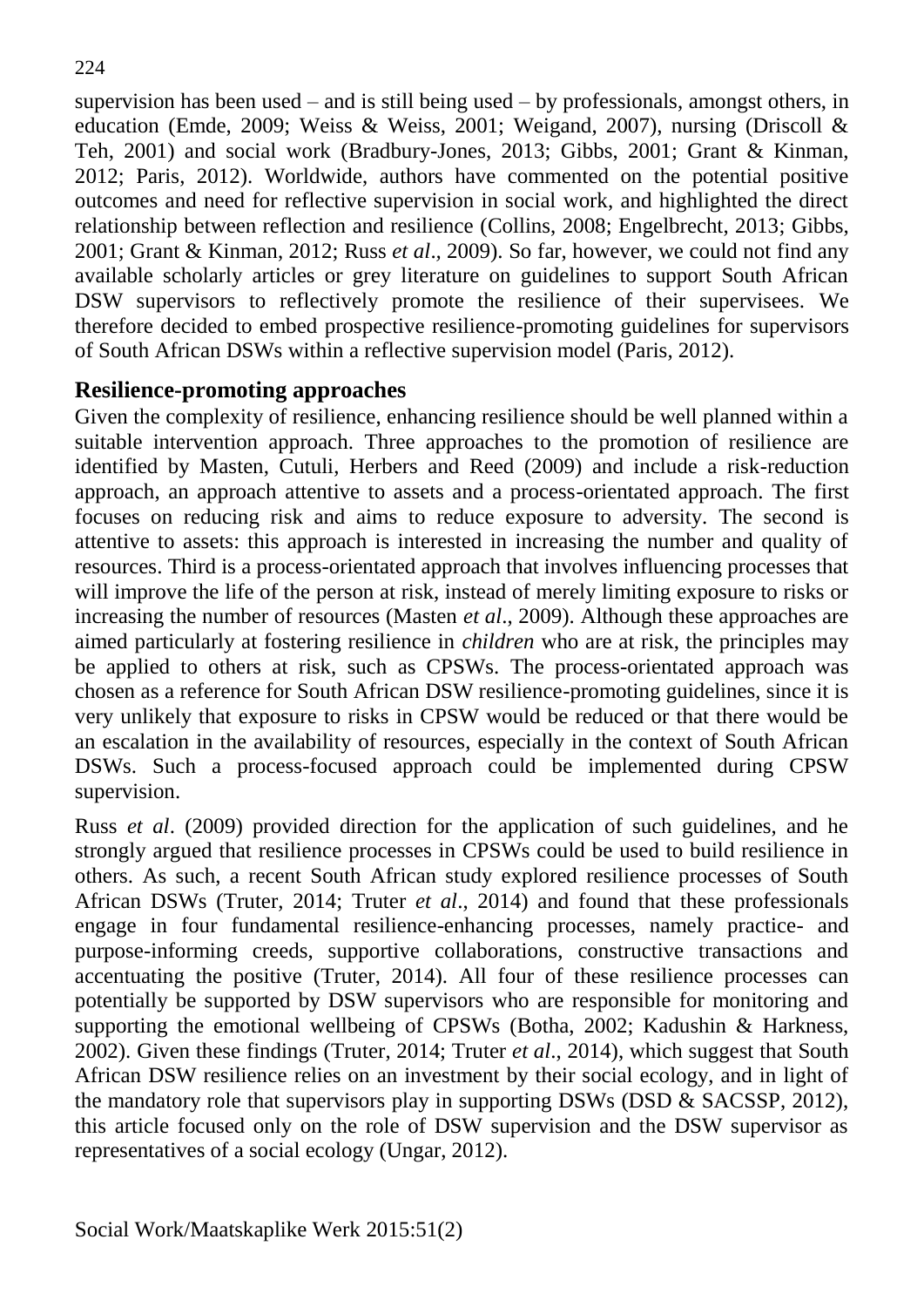### **RESEARCH QUESTION**

The research question that guided this study asked: What guidelines could be developed to assist DSW supervisors in promoting South African DSW resilience within reflective supervision?

## **METHOD AND PROCEDURE**

This article draws on the findings of three individual studies, which we converted into guidelines. These studies included: (a) a systematic meta-synthesis of 13 qualitative studies which explored DSW risk and resilience across the globe; (b) a qualitative study pertaining to possible indicators of resilience in resilient DSWs as formulated by an advisory panel (AP) of social work experts; and (c) the stories of 15 South African resilient DSWs who shared their exposure to and experience of professional risks and their processes of adjusting to these risks (Truter, 2014; Truter et al., 2014). From the meta-synthesis it was evident that very little attention has been paid to DSW resilience worldwide, despite detailed attention to the taxing nature of DSW and several calls for DSW resilience to be enhanced (Truter, 2014). The AP concluded that indicators of South African resilient DSWs might include a value-embedded life, personal strengths, and support networks (Truter et al., 2014). From the lived experiences of the 15 resilient DSWs, it was found that their resilience was a result of engaging in four resilience processes, namely practice- and purpose-informing creeds, supportive collaborations, constructive transactions and accentuating the positive. A salient observation we made was that these resilience processes were reciprocated between the DSWs and their social ecologies (for example, their families) and that these shared processes were, mostly, unequally weighted and, at times, equally weighted. What this means was that in some instances DSWs and their social ecologies invested an equal amount of energy in the process of inspiring resilience; yet at other times either the DSW or the social ecology invested more effort to initiate resilience (Truter, 2014). Evidently, these DSWs could adjust well to workplace adversities not only because they navigated towards, and negotiated for, support from their ecologies, but also because their social ecologies responded positively to the plea for support (Truter, 2014; Ungar, 2006). For DSW supervisors to use these findings meaningfully to promote DSW resilience, these findings needed to be transformed into practical resilience-promoting guidelines. A possible way of transforming such findings into relevant guidelines is explained below.

### **Development of guidelines**

First we identified a framework within which guidelines could be rooted. Paris (2012) proposed an adapted model of reflective supervision (adapted from the work of Boud, Keogh & Walker, 1985; Johns, 1995). We chose this adapted model (Paris, 2012) as a framework in which South African DSW supervisors could support South African DSW resilience, because this model specifically relates not only to social work but also to resilience enhancement. In his model Paris (2012) focuses on identifying feelings related to a specific event/situation, helping the individual to reflect on how he or she could have handled the event/situation better, and to use emerging knowledge to consider alternative ways forward (Weiss, 2001). We adapted this model so that it focuses on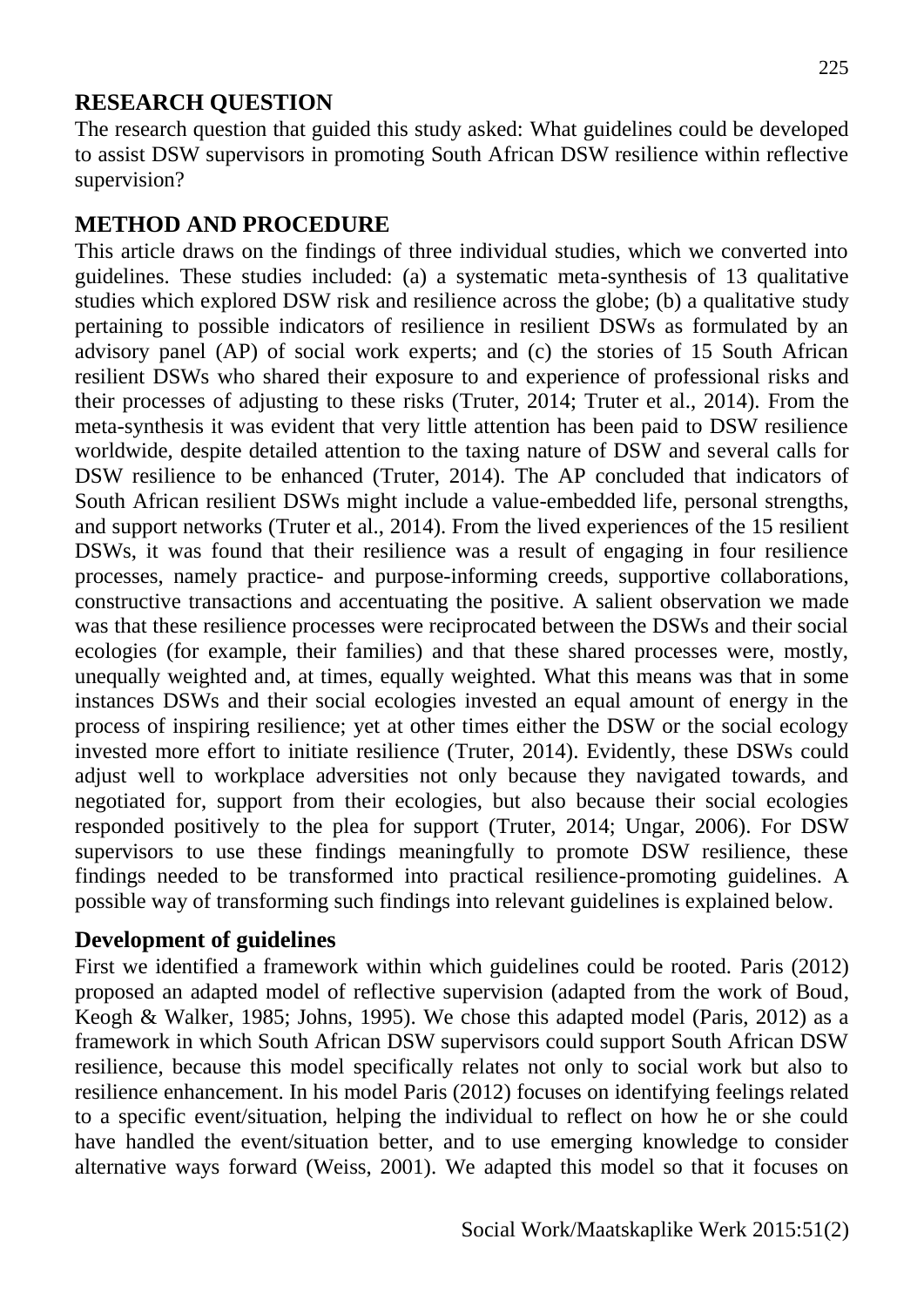identifying situations in the DSWs' life that potentially introduce risks and helping the DSW to reflect on current resilience processes, along with the proposal (through reflective questioning) of alternative resilience processes that involved navigation towards, and negotiation with, their supportive social ecology (Ungar, 2006). Identifying ways of sustaining resilience processes is a further focus of our modified model. The model was also adjusted in terms of the labels of each stage and the contents of each stage: **Stage 1** was originally labelled "Return to experience"; **Stage 2** "Attend to feelings and identify potential risks"; **Stage 3** "Re-evaluate the experience"; and **Stage 4** "Learning". We modified the labels of **Stage 2** "Attend to feelings and explore development of further potential risks" and **Stage 3** "Evaluate existing processes of positive adaptation to risks". The labels of Stages 1 and 4 remained unchanged. See Figure 1 for a visual summary of theses stages.





Relevant literature and research findings (Truter, 2014) were utilised to direct the design of the guidelines. See Figure 2 below for a schematic representation of these research findings and how they align to the literature on resilience. The research data were

Social Work/Maatskaplike Werk 2015:51(2)

#### 226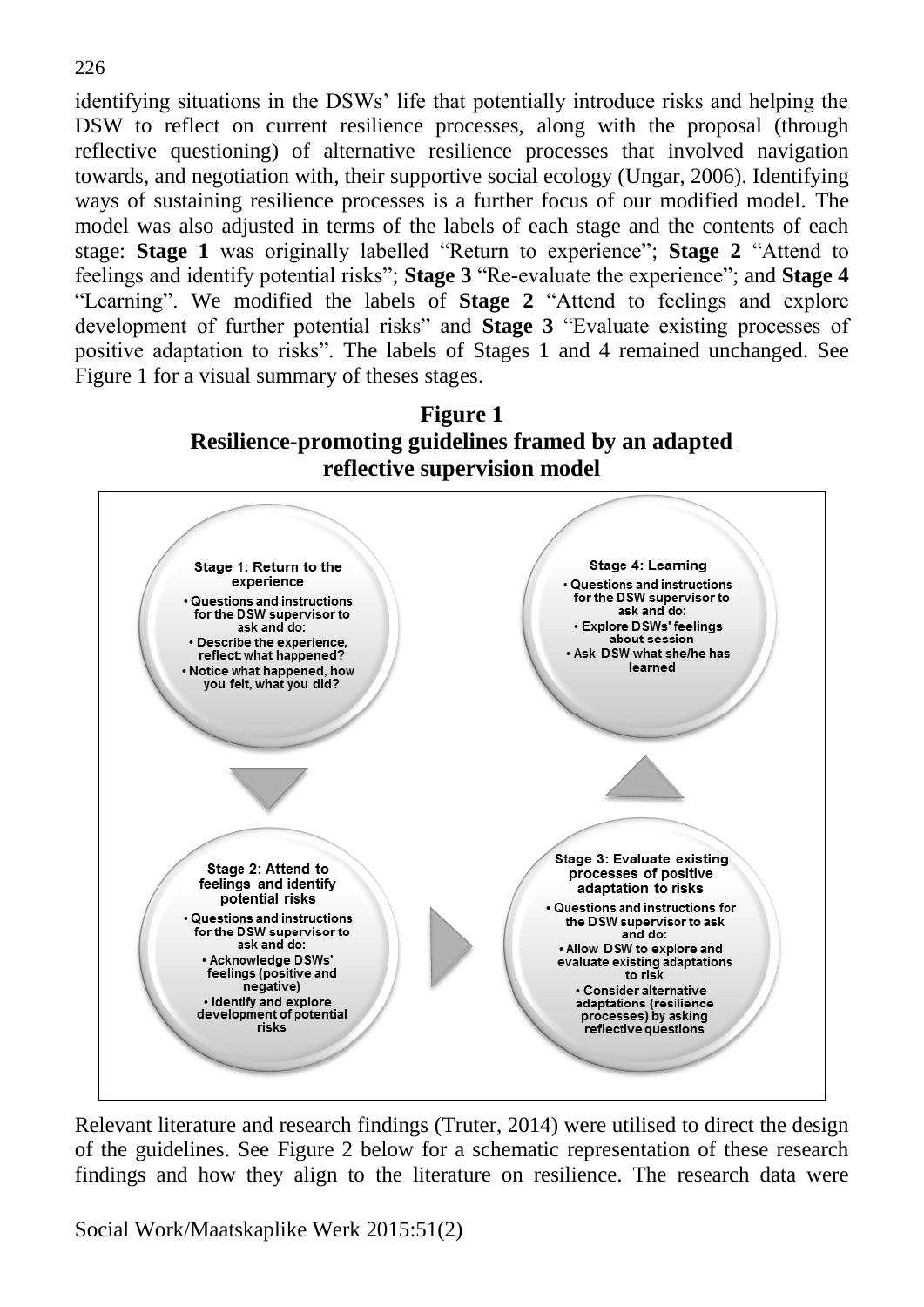originally coded to formulate themes and answer the former research questions (Truter*,* 2014). Secondary data analyses (Russel, Bernard & Ryan*,* 2010) of the data were done independently by both authors, followed by a consensus discussion (Schurink *et al*., 2011), after which reflective questions and actions were formulated.

#### **Figure 2 South African DSW Resilience Indicators** (Truter *et al*., 2014) **and Processes**  (Truter, 2014) **aligned with recognised** (Masten & Wright, 2010) **resilience processes and former empirical findings**



Social Work/Maatskaplike Werk 2015:51(2)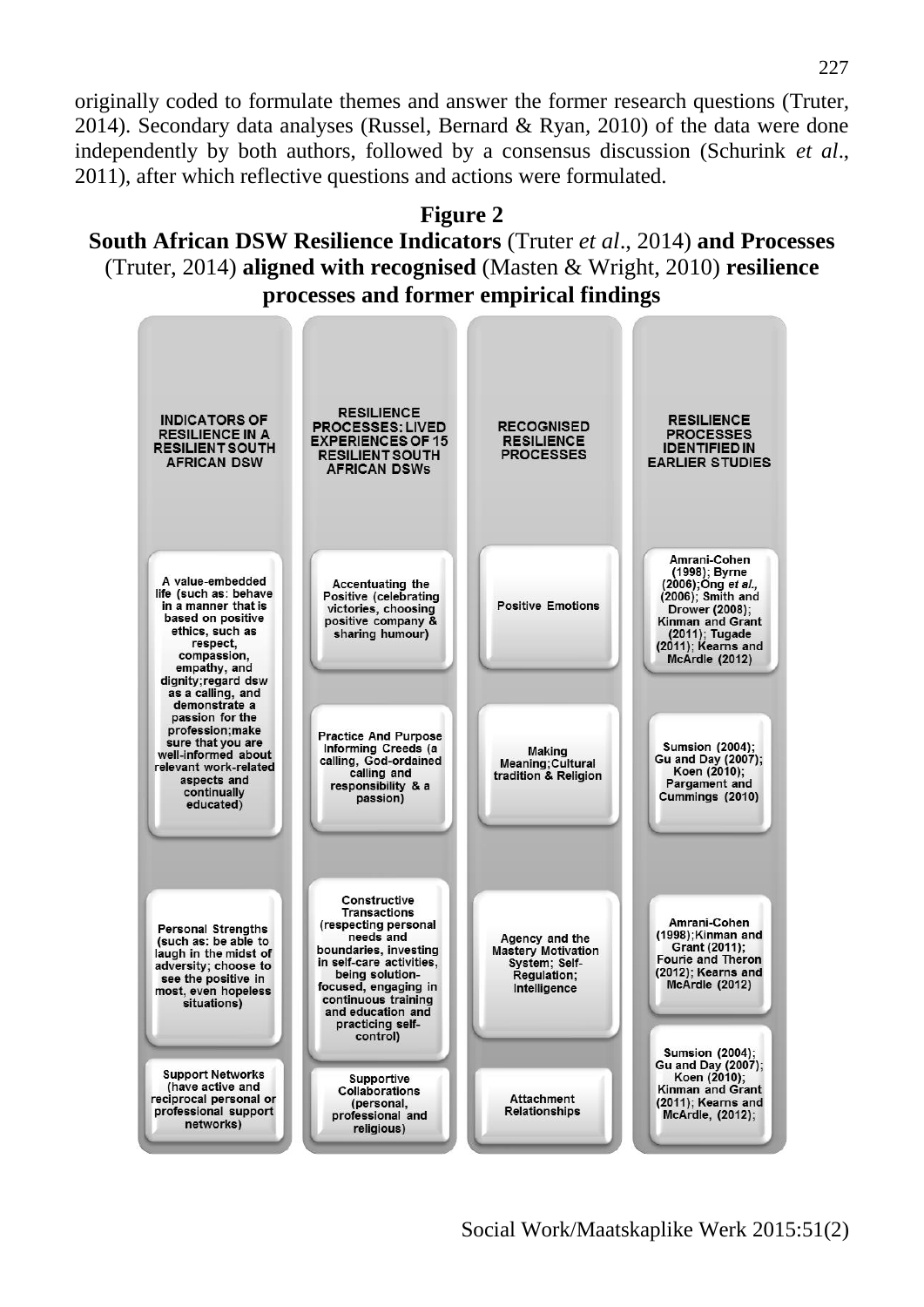#### **RESILIENCE-PROMOTING GUIDELINES FRAMED BY REFLECTIVE SUPERVISION ENDORSED**

The literature is clear on what would be regarded as an acceptable supervisory style in the context of reflective supervision, and several fundamentals in this regard are proposed (Adamson, 2012; Franklin, 2011). Because of the central role that the DSW supervisor will adopt during the implementation of the proposed resilience-promoting guidelines, we recommend fundamentals of reflective supervision, followed by key considerations that the DSW supervisor could take into account prior to the application of the resilience-promoting guidelines. Next, we outline the four stages of the adapted model (Paris, 2012), with resilience-promoting processes embedded in Stage 3.

#### **Fundamentals of reflective supervision**

Various researchers acknowledge that reflective supervision prefers process over content as well as experiences and personal reactions (Weigand, 2007). This entails that the supervisor needs to separate managerial and professional supervision, and promote a more collaborative and emotionally supportive atmosphere (Beddoe, 2010; Franklin, 2011). Therefore the supervisor should actively listen to emotional content, and assist the supervisee in examining and processing the emotional content (Lawlor, 2013) through reflective questioning. Dunbar-Krige and Fritz (2006) and Beddoe (2010) advocate that the supervisor should first establish a trustworthy relationship with the supervisee by adopting a non-judgemental attitude, as well as a realistic approach to the risks and challenges the DSW might experience. The cultivation of a trustworthy relationship that prioritises confidentiality and respects the uniqueness of each DSW is thus imperative.

#### **Key considerations pertaining to resilience contexts and guideline stages**

Throughout implementation of the proposed guidelines, the influence of time, context and culture on how DSWs at risk adjust to adversity must be taken into account (Adamson, 2012; Ungar, 2011; Ungar, 2012, 2013). The guidelines may therefore be adaptable and vary across different groups of DSWs, times and contexts, and DSW supervisors should be aware of this and apply accordingly, when attempting to promote DSW resilience.

To support supervisors in nourishing DSW resilience, we developed a set of reflective questions, relevant to each stage. Stage 1 allows for the DSW to determine which events or experiences he or she would like to discuss and to reflect on related feelings (Franklin, 2011). During the second Stage the DSWs' feelings about such events are explored in depth by allowing the DSW to reflect more specifically on feelings evoked by experiences (Gibbs, 2001; Lawlor, 2013; Weigand, 2007). The supervisor might then be better able to explore and assist the DSW to identify current risks and the development of further potential risks. Stage 3 will follow, when the DSW will reflect on, and evaluate, existing ways of either adapting positively or less so (Adamson, 2012). The supervisor may then apply guidelines to help the DSW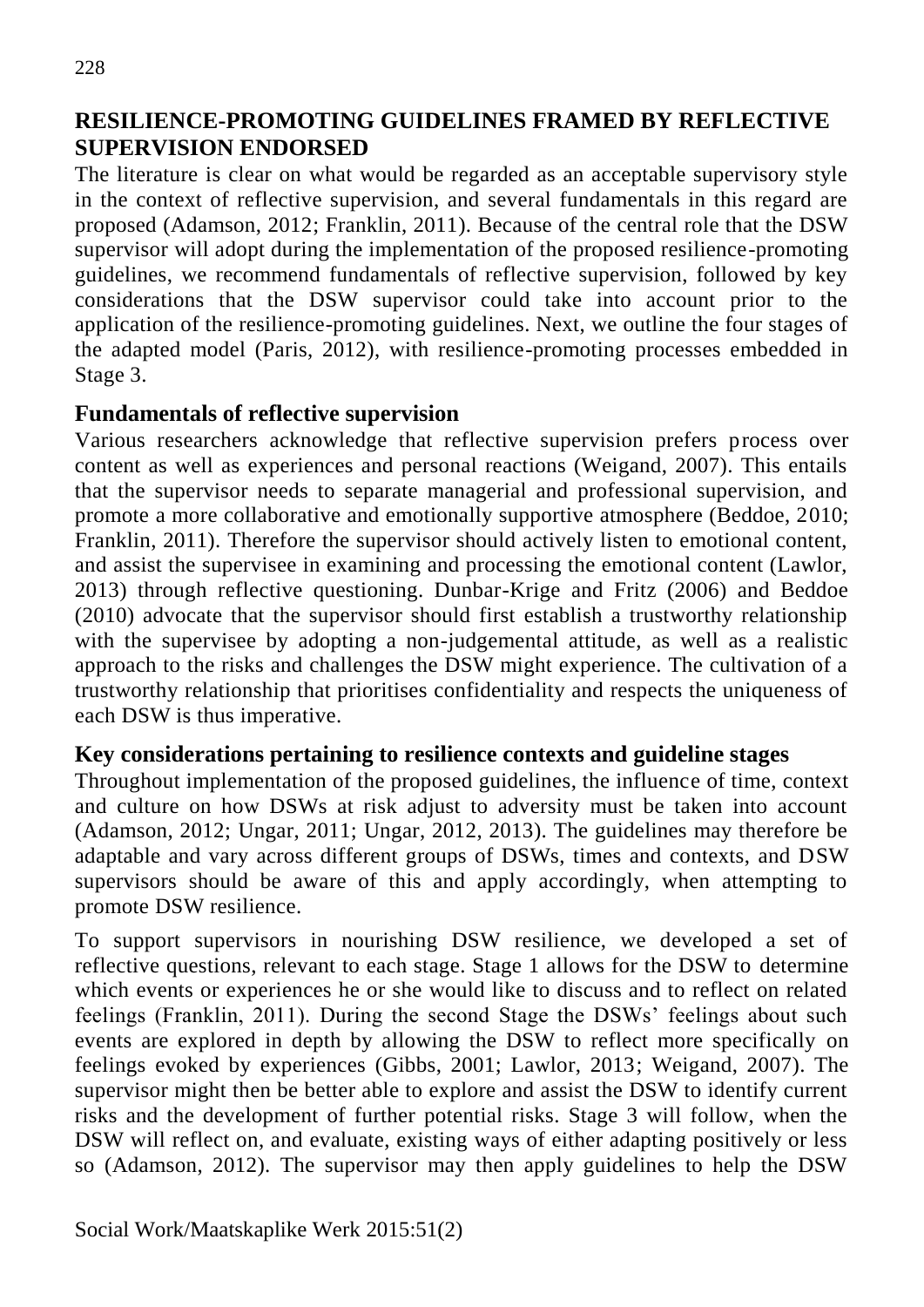reflect on alternative processes of systematically supported positive adaptation (Lawlor, 2013). Finally, Stage 4 offers the opportunity for learning and planning a way forward either to sustain resilience processes or to explore alternatives (Franklin, 2011; Russ *et al*., 2009).

## **STAGE 1: Return to the experience**

In the first Stage the supervisor allows the DSW to relate to, and re-experience, emotionally significant events (presenting potential risks), such as work pressure, financial strain, challenges unique to DSW, psychological tension and exhaustion (Franklin, 2011; Weigand, 2007). Possible reflective questions and actions in the first Stage include:

- What recent work-related or personal events would you like to reflect on?
- Explore feelings on what happened and on what the DSW did.

## **STAGE 2: Attend to feelings and explore development of further potential risks**

During the second Stage the supervisor should recognise negative feelings emanating from precarious events disclosed during Stage 1: evaluate the feelings, thoughts, intentions and actions evoked during those events (Gibbs, 2001; Lawlor, 2013; Weigand, 2007). The motive for this evaluation and recognition of negative feelings is that such feelings relate to threatening events that place the DSW at risk of negative outcomes (Benjamin, 2007; Child Welfare South Africa, 2009; Gibbs, 2001; Lonne, 2008; Maposa, 2006; Tham, 2006). During this stage, the supervisor will attempt to explore the development of further potential risks. Figure 3 below summarises reported risks in DSW (literature and research findings) and suggestions for reflection.

South African DSWs (Truter, 2014) identified the professional risk factors listed in Figure 3. These reported risks align with risks reported in other studies of CPSW risks (Truter, 2014). During this second Stage it is crucial for the supervisor to assist the DSW to explore and identify current or further potential risks that may develop. Often DSWs might be so overwhelmed that they do not realise when they are at risk and what the risk factors are. Therefore, the supervisor could play a key role to heighten awareness of further potential risk development (or recognition of existing risks) (Lawlor, 2013). Examining existing resilience processes and offering an opportunity to reflect on alternative resilience processes follow the exploration and identification of risk.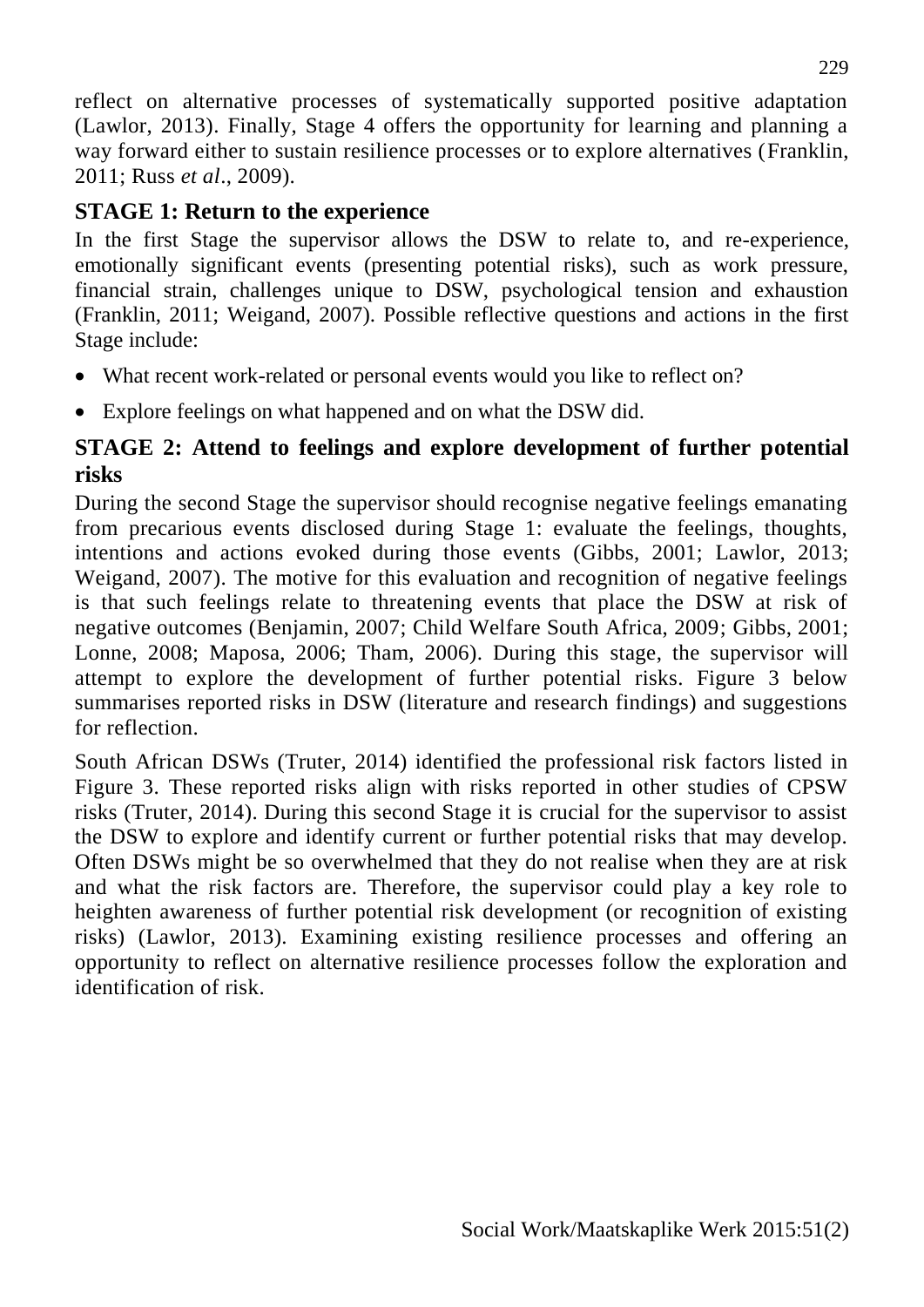

**Figure 3 Potential and existing risks and related feelings**

#### **STAGE 3: Evaluate existing processes for positive adaptation to risks, and propose reflection on additional resilience processes**

During the third Stage the supervisor encourages the DSW to reflect on existing processes of adaptation and provides the DSW with an opportunity to reflect on the value of such adaptation (Adamson, 2012). Possible reflective questions and actions to explore the value of existing resilience processes include:

 What did you do during this risk or event? How did it support your positive adaptation?

Following this reflection, attempt to enable the DSW to consider alternative resilience processes by asking the following potential reflective question: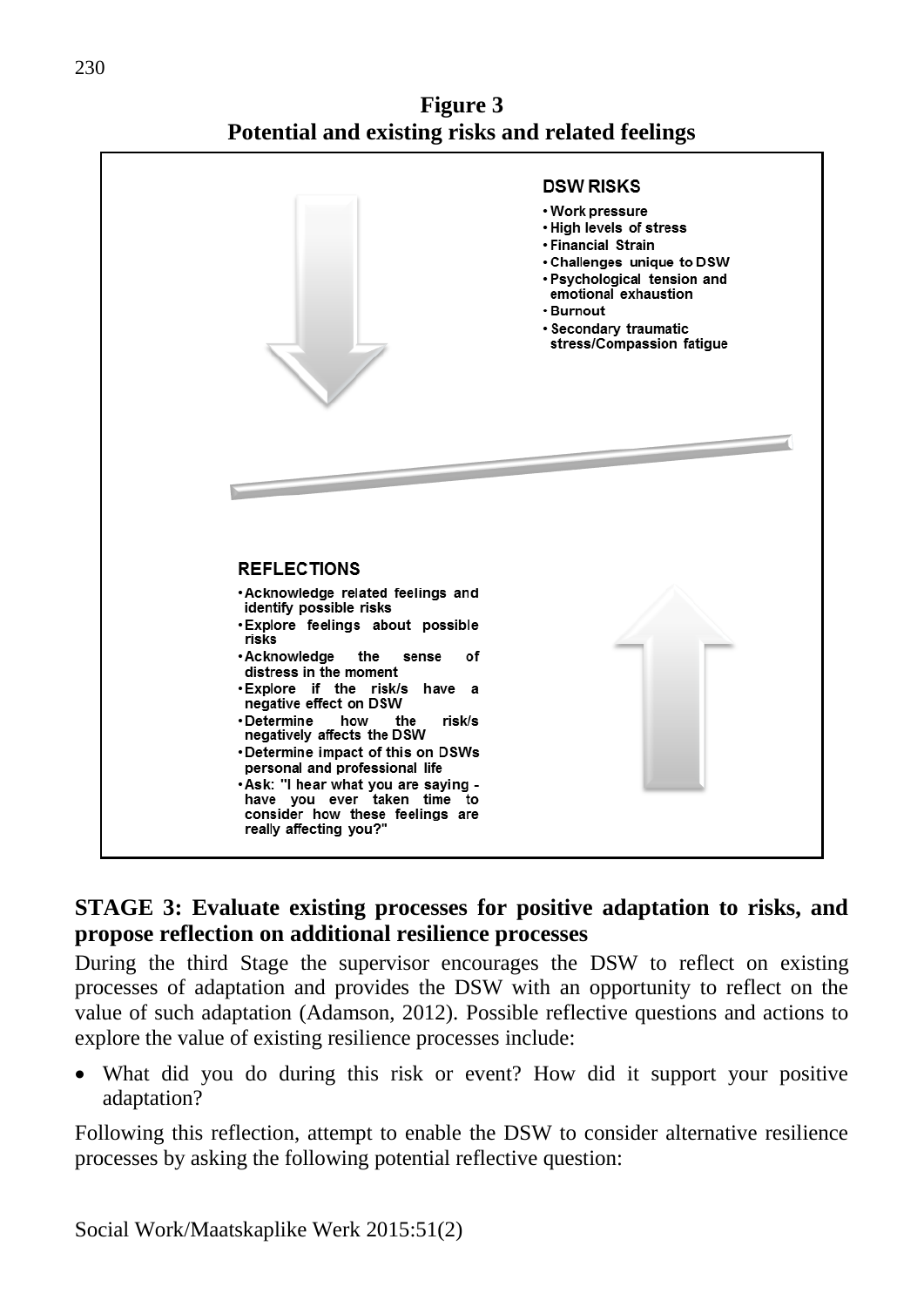• In which other ways could your dealing with such risks be enhanced?

The supervisor could then assist the DSW to identify which of the four resilience processes identified in the research findings and illustrated in Figure 1 need further promotion in the DSWs' life. This could be achieved by taking decisive action based on certain reflective questions (to the DSW).

## **Practice- and purpose-informing creeds**

*Rationale and application***:** a dominant process of resilience that emanated from research findings (Truter, 2014; Truter *et al*., 2014) was the belief of having a calling to do DSW, and often the calling to DSW was related to the DSWS's religion (the Christian faith). The rationale, then, is to cultivate a purpose- and practice-informing creed as a resilience-supporting process.

What is important to note at this point is that (a) not all DSWs might have a sense of being called to do DSW; (b) not all DSWs will necessarily relate their calling or passion for DSW to faith or religion; and (c) not all DSWs will necessarily be Christian, as was the case with the DSWs in the study conducted by Truter (2014). The focus is therefore in the first place to explore whether the DSW does consider her/his position as a DSW to be a calling. Second, it is to remind the DSW of the meaning he/she ascribed to doing DSW and, third, *if* the particular DSW reflected on her/his work as a calling, to provide the DSW with an opportunity to renew the connection between being a DSW and having a calling.

It is imperative first to explore the application of existing resilience processes and allow the DSW to reflect whether these are adaptive or less so in his or her life (Russ *et al*.*,* 2009; Adamson, 2012). The DSW supervisor may use reflective questions to encourage or provide the opportunity for self-discovery or rediscovery of the meaning ascribed to practice- and purpose-informing creeds to promote resilience in the DSW's life (Franklin, 2011; Lawlor, 2013). Ultimately, it is the DSW who needs to take decisive action, therefore heightened awareness (Walker-Williams & Fouché, 2015) of the shared responsibility that his/her social ecology has in promoting resilience is imperative.

Possible actions and reflective questions by the DSW supervisor include:

- The supervisor could encourage the DSW to reflect on why he or she became a DSW in the first place and what it means to him/her;
- What made you become a DSW? / How much of that motivation is still part of you?
- Why do you still practise DSW? Do your family, friends, and colleagues know about your calling/passion?

Examples of questions that may facilitate decisive action include:

 What have you become aware of in terms of whether you need to revisit your personal creed or not? Would you like to change anything in this regard?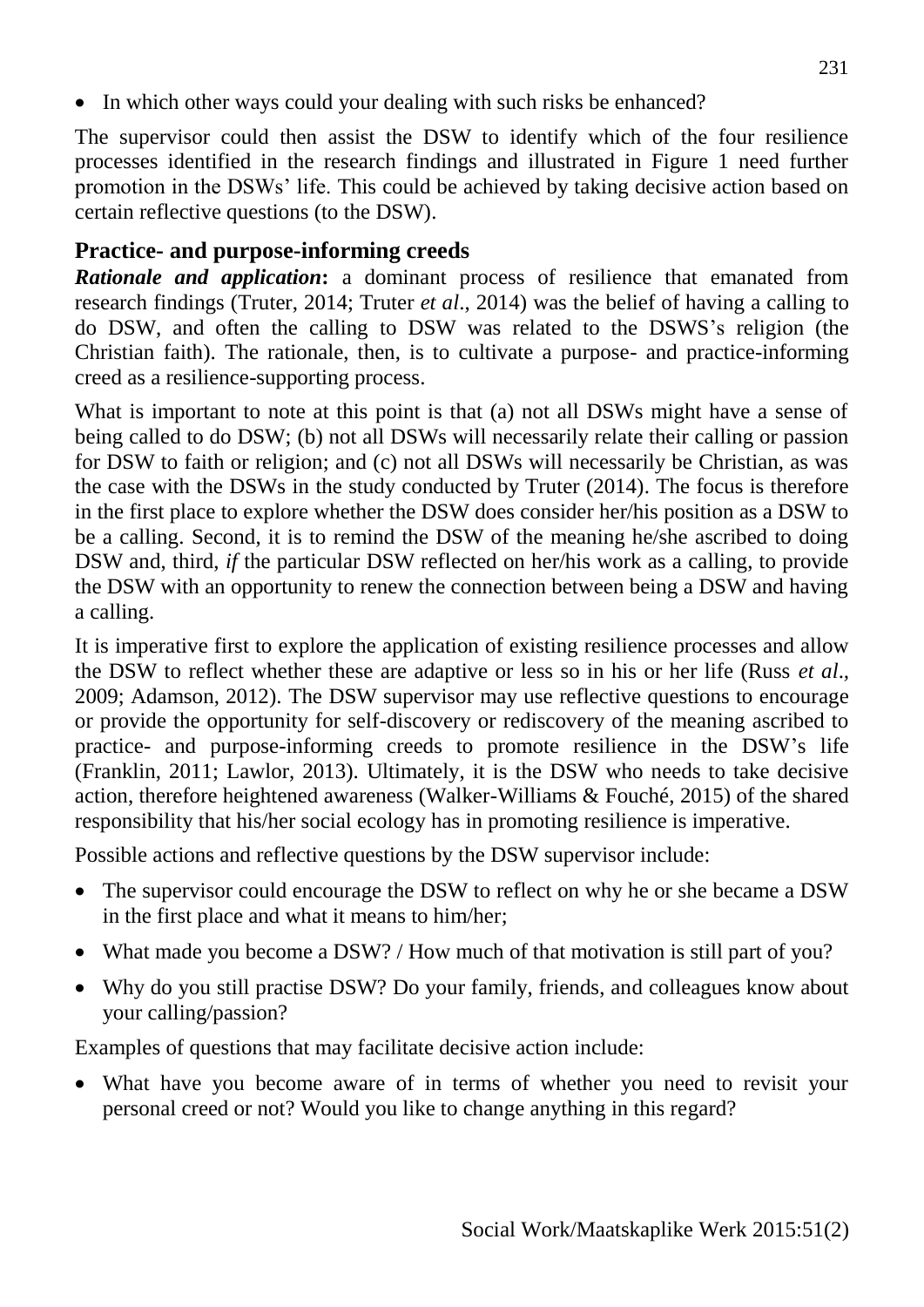### **Supportive collaborations**

*Rationale and application*: Nourishing and relying on supportive relationships proved pivotal to DSW resilience (Truter, 2014; Truter *et al*., 2014). The supervisor might therefore probe the existence of current supportive relationships in the DSWs' life and allow him/her to reflect on the support function and value of these relationships (Masten & Wright, 2010). Different options and choices (to nourish and use these relationships towards dweveloping resilience) are then explored with the DSW. The DSW supervisor may use reflective questions to explore existing supportive attachments as well as how the DSW is connecting with them, theirvalue for the DSW and possible promotion of this specific attachment. Ultimately, the supervisor will encourage the DSW to take decisive action by facilitating a heightened awareness (Walker-Williams & Fouché, 2015) of the shared responsibility that his/her social ecology has in promoting resilience.

Possible actions and reflective questions by DSW supervisor include:

- Exploring the function and meaning of significant relationships in the DSW's life, for example, friends, family and religious peers;
- Helping the DSW to reflect on these relationships and recognise the change that is necessary within these relationships and/or their value for his/her positive adjustment to workplace risks: If religion/spirituality is mentioned, then follow-up questions could be formulated;
- What do you do if you need to talk to some one?
- What would you want your friends/family/others to do when they become aware that you are not well?
- What do they normally do when they discover that you are not well? How do you prioritise time with family or friends?

Examples of question that may facilitate decisive action include:

- What have you become aware of in terms of the meaning that supportive collaborations have for you?
- What have you become aware of in terms of whether you need stronger supportive collaborations or not?

### **Constructive transactions**

*Rationale and application***:** At this stage the supervisor will attempt to encourage the DSW to actively engage in constructive transactions, such as: respecting personal needs and boundaries; investing in self-care activities; being solution focused; engaging in continuous training and education; and practising self-control.

First the supervisor could explore the application of existing constructive transactions and allow the DSW to reflect on whether these are adaptive or less so (Adamson, 2012; Lawlor, 2013). The supervisor may use reflective questions to explore how the DSW is making a connection with constructive transactions, their value for the DSW and possible promotion of specific constructive transactions. The supervisor needs to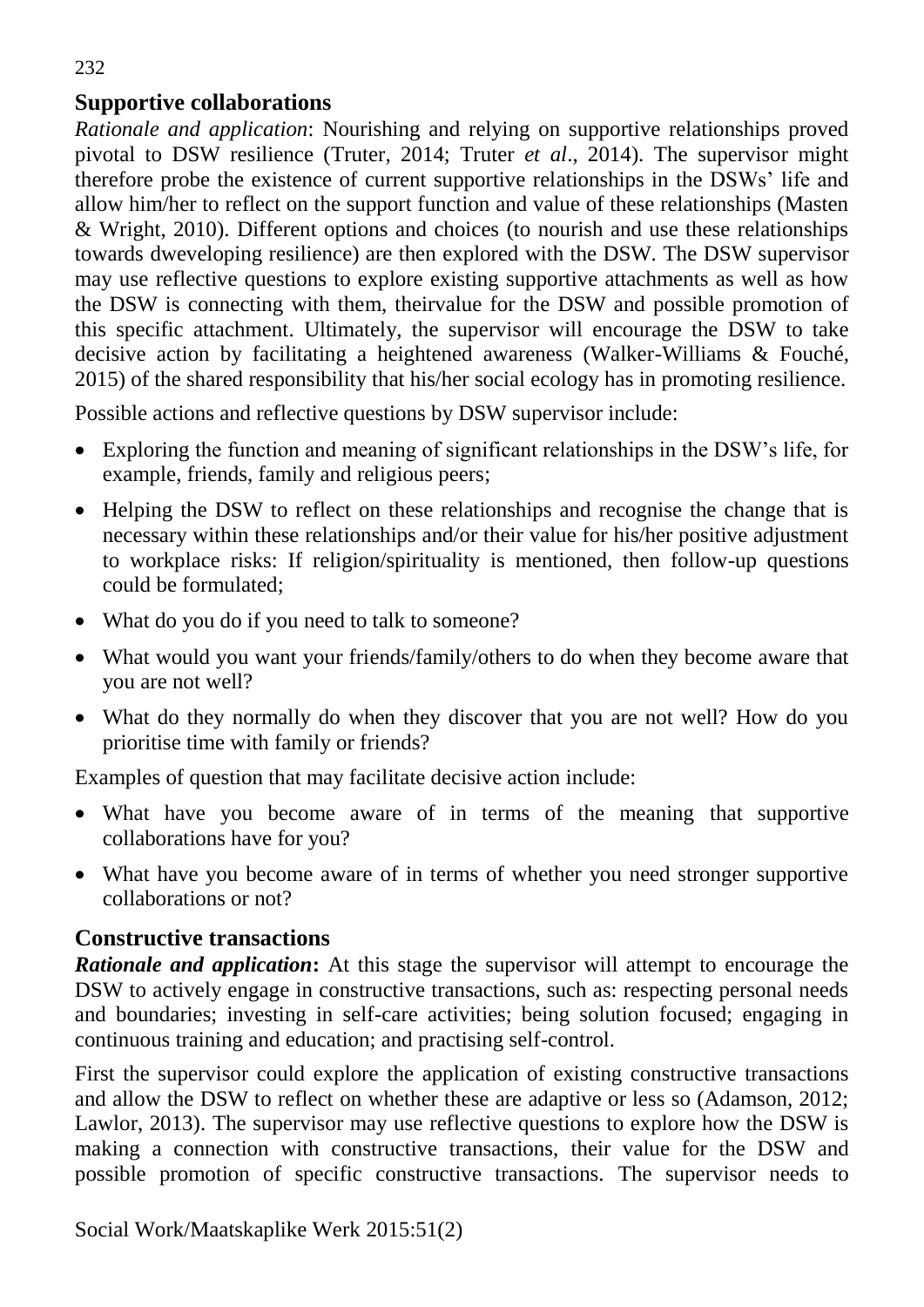heighten the DSW's awareness of the shared responsibility that his/her social ecology has in promoting resilience.

Possible actions and reflective questions by DSW supervisor include:

- Exploring:
- How the DSW respects and maintains his/her emotional and physical boundaries;
- The DSW's need for, and the meaning of, self-care activities;
- The DSW's view of continuous training and education, and its value;
- The DSW's emotional self-regulation.
- Respecting personal needs and boundaries:
- How would you allow yourself to respond to the following situation: Your workload not allowing you to go home at the stipulated hour?
- How do your family, friends and colleagues help you to respect your own boundaries? Would you like to do this differently?
- If "Yes," how could you communicate this to them?
- Investing in self-care activities:
- What do you do for fun?
- What is the impact of this on your ability to adjust to stress at work?
- Engaging in continuous training and education:
- What does it mean for you when you attend workshops?
- Being solution focused:
- How do you handle problems generally?
- How would it support you to handle problems head-on and immediately?
- Practising self-control:
- How would you describe your ability to control yourself?

Examples of questions that may facilitate decisive action include:

- What have you become aware of in terms of the meaning of constructive transactions for you?
- What have you become aware of in terms of whether you need constructive transactions or not?

# **Accentuating the positive**

*Rationale and application*: "accentuating the positive" was an umbrella term applied to three resilience sub-processes that promoted positive adjustment (Truter, 2014; Truter *et al*., 2014). These three sub-processes included the DSWs focusing on what they *did* achieve, a sense of humour, and purposefully selecting with whom they spent (positive)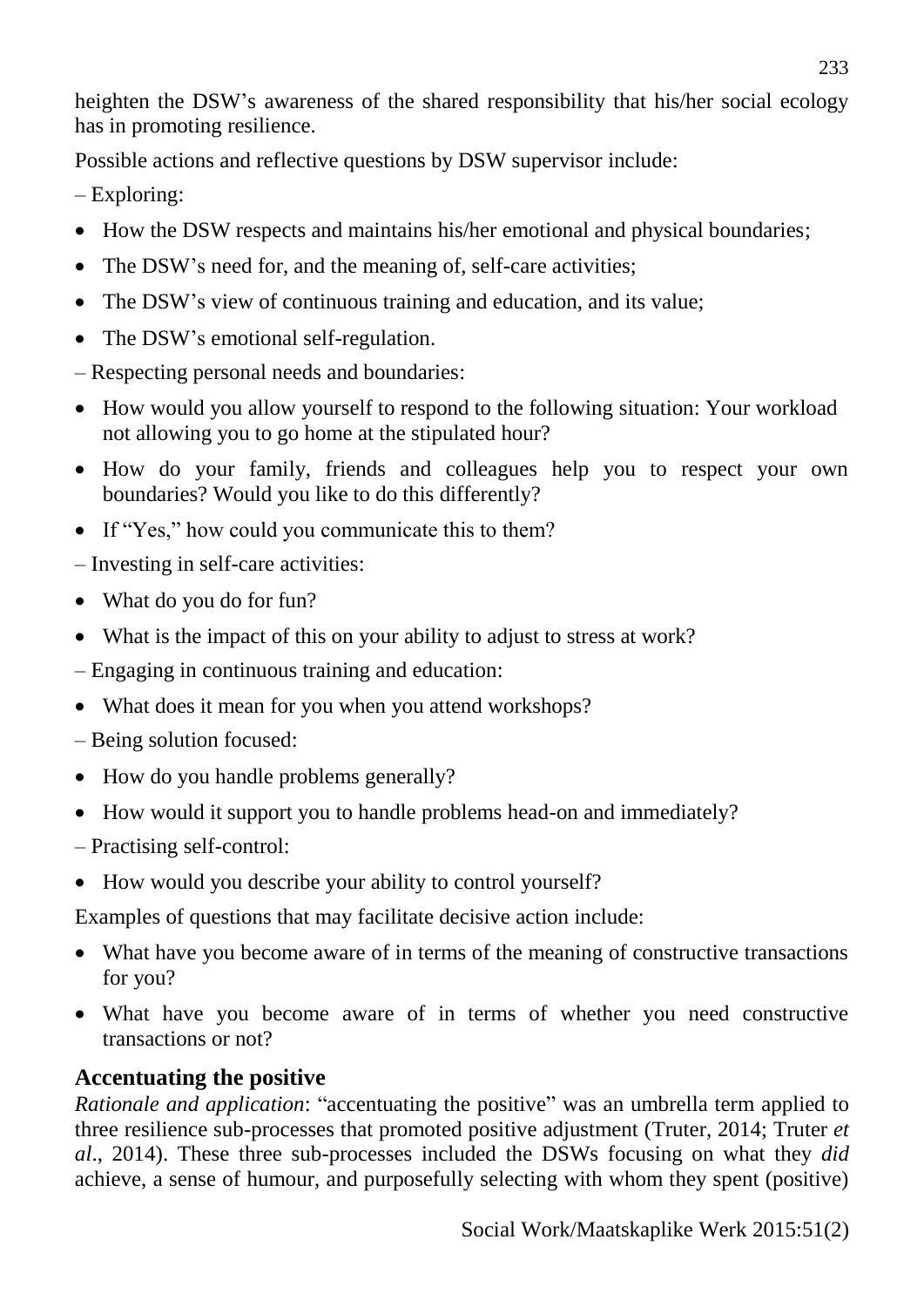time. The supervisor could nurture these sub-processes of accentuating the positive (Gibbs, 2001).

First, explore the application of existing practices that emphasise the positive, and allow the DSW to reflect on whether they are adaptive or less so in the DSW's life. The supervisor may use reflective questions to explore how the DSW is making a connection with accentuating the positive, its value for the DSW, and the possible promotion of this specific process that emphasises the positive. Ultimately, it is the DSW who needs to take decisive action. Heighten the DSW's awareness of the shared responsibility that his/her social ecology has in promoting resilience.

Possible actions and reflective questions by the DSW supervisor include:

- Exploring the DSWs' view of what victories he or she experiences at work, even small victories;
- Allowing the DSW to reflect on who he/she considers positive company and the effect of such company on him/her.
- Celebrating victories:
- What does it mean for you when clients demonstrate that they are grateful?
- Could you share one success story you achieved with a client recently or in the past?
- Sharing humour:
- How does laughing or sharing humour affect you, and who are the people with whom you laugh the most, and how often do you see them?
- Choosing positive company:
- Describe the impact that spending time with positive people has on you?

Example of a question to facilitate decisive action:

 What have you become aware of in terms of the meaning of accentuating the positive for you?

# **STAGE 4: Learning and planning**

Although this Stage proceeds from Stage 3, it should be incorporated into all stages because, as a DSW develops awareness, learning and planning could follow. During Stage 4 the focus will be shifted from reflection to learning (Franklin, 2011). The supervisor could encourage opportunities for the DSW to consider what he or she has learnt with regard to existing processes of resilience. The DSW explains how these learning experiences will support him or her in future exposure to risks in order to adjust positively. "The supervisor should encourage the use of the professional understanding for professional growth, development and resilience promotion" (Weigand, 2007:18).

Possible reflective questions to encourage learning include:

• What have you learnt about your own adaptation to risk?

234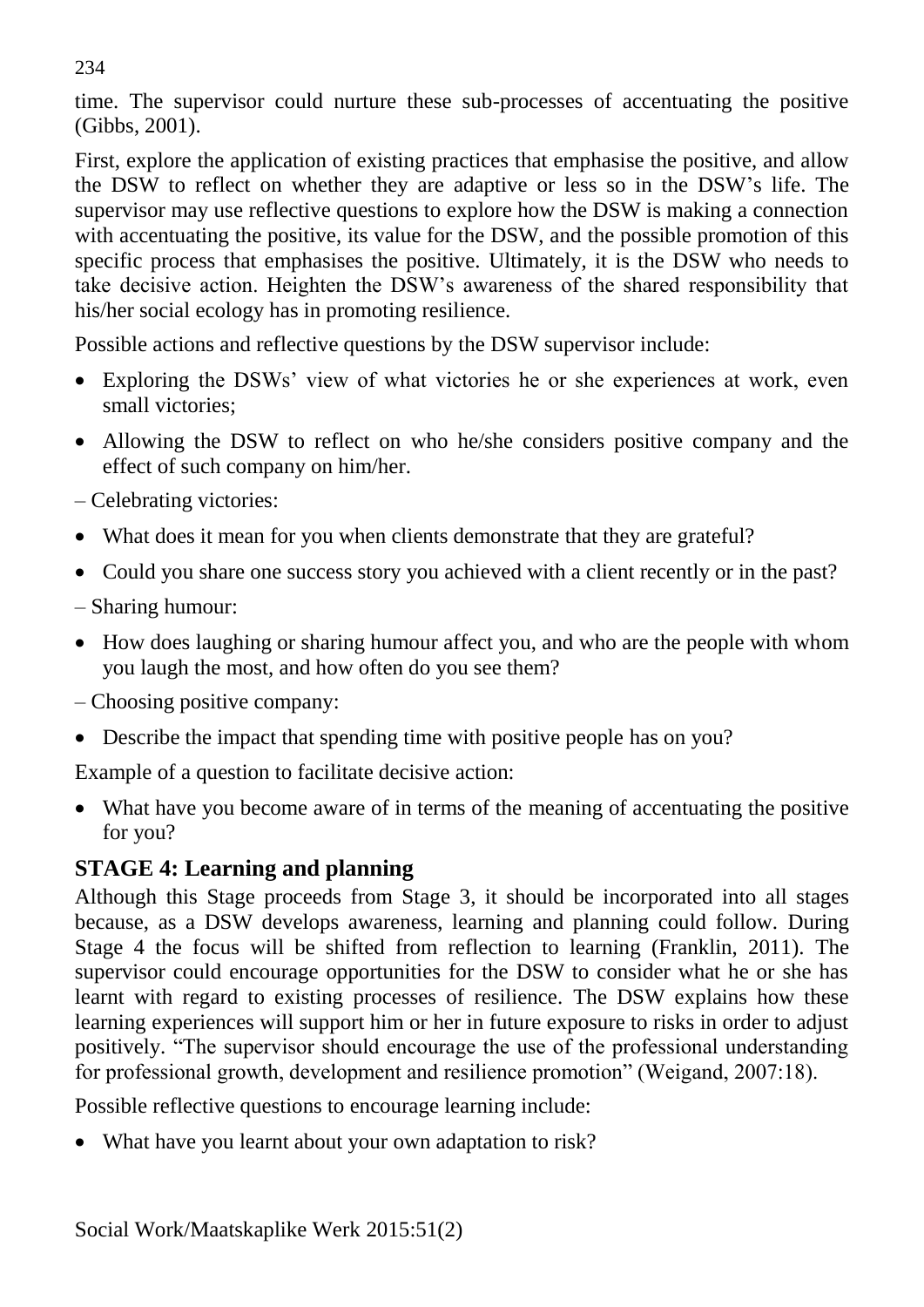What have you learnt about the role of your social ecology in supporting you to adapt to workplace risks?

The DSW could then be assisted to reflect on how these decisive actions could be applied and sustained to increase his or her chances of resilience. The supervisor might ask certain reflective questions to support the DSW towards such a plan of action.

A second set of possible reflective questions to nourish learning includes:

- How could you ensure the application of these decisive actions?
- How will you ensure the continuous application of these lessons throughout exposure to risk?

## **SUMMARY AND CONCLUSIONS**

The purpose of this article was to formulate resilience-promoting guidelines for South African DSW supervisors to apply within a suitable framework of reflective supervision. Given the central role of a DSW supervisor in the professional life of a DSW, as well as the established support function of DSW supervisors, the DSW supervision relationship was selected as the setting in which these proposed guidelines could be implemented. Although the supervision model (Paris, 2012) from which this framework with guidelines was adapted has been verified and is based on established work (Boud *et al*., 1985; Johns, 1995), it cannot guarantee resilience promotion in South African DSWs. Still, the proposal of the guidelines is a first step toward supervisory support of DSW resilience.

Despite the resounding call to promote social worker (and DSW) resilience (Carson *et al*., 2011; Collins, 2007; Gibbs, 2001; Green, Gregory & Mason, 2003; Littlechild, 2003), not many DSW resilience-promoting guidelines have been formulated to integrate theory with practice. Resilience theories alone will not be sufficient to change the way in which these professionals adjust to the many risks they face. Practice has proven that the penalty of not promoting DSW resilience is high – with negative consequences for several stakeholders, including vulnerable children. Moreover, non-South African (Ungar, 2011, 2012) and South African (Truter, 2014; Truter *et al*., 2014) studies point to the importance of social ecologies partnering with DSWs to support their resilience. Of concern is that resilient South African DSWs, more often than not, are the ones to initiate resilience-promoting engagement with their social ecologies, as opposed to their social ecologies reaching out and responding to the adversity in which most DSWs find themselves on a daily basis (Truter, 2014; Truter *et al*., 2014).

Thus, by offering possible resilience-promoting guidelines for DSW supervisors and promoting a reflective supervisory context, the responsibility of the social ecology toward South African DSW resilience is foregrounded. DSW supervisors, as representatives of their social ecology, may use these guidelines to initiate and/or strengthen processes of South African DSW resilience. By asking pertinent reflective questions, DSW supervisors can heighten DSWs' awareness of their right to expect social ecological support. Thus, it is our strong recommendation that the suggested resilience-promoting guidelines within reflective supervision might be valuable and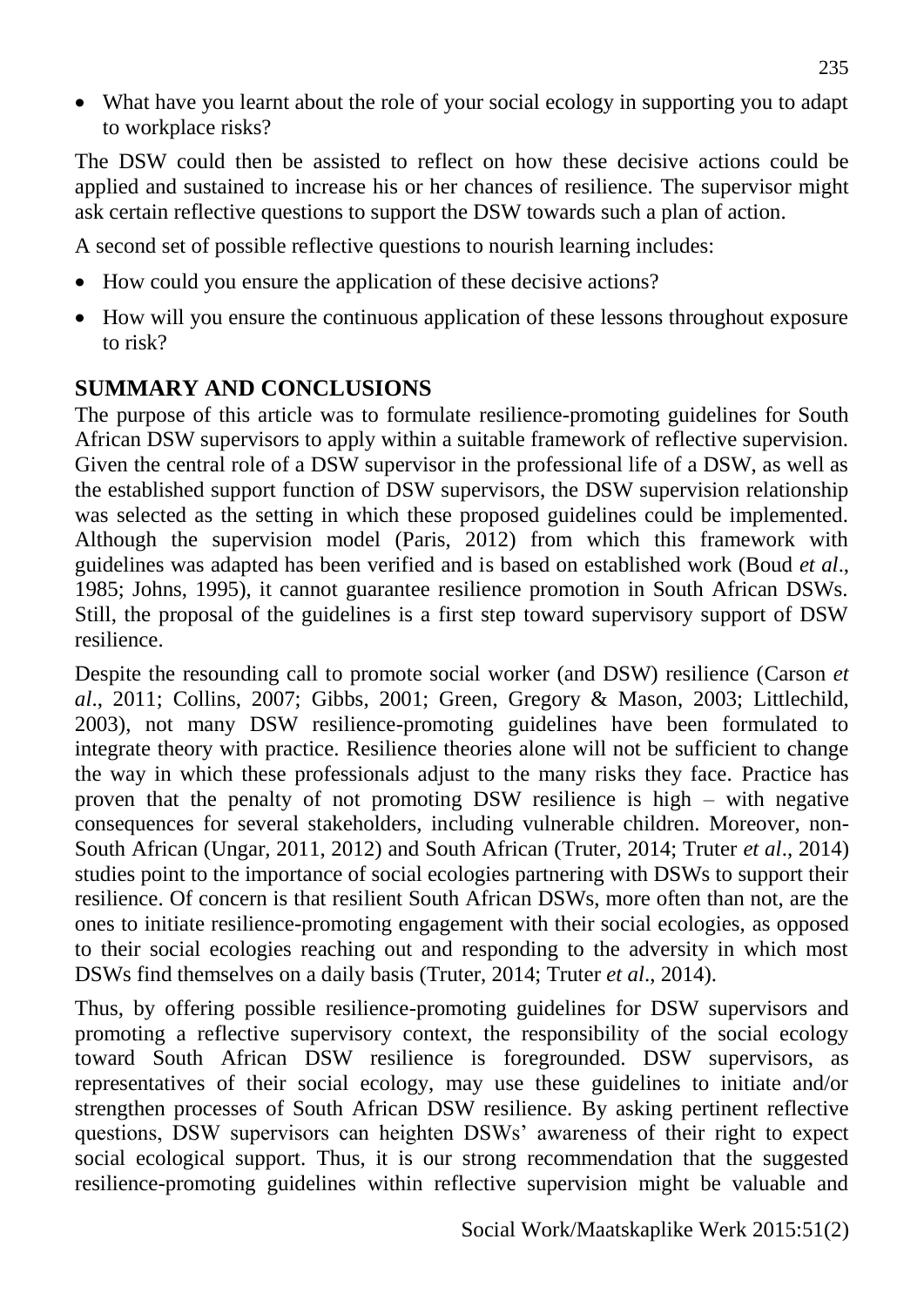should be implemented within an appropriate programme and verified in different subgroups of DSWs across South Africa (Engelbrecht, 2013). Also, longitudinal studies should be implemented to determine the transferability of these guidelines.

## **LIMITATIONS**

First, the proposed resilience-promoting guidelines have not been evaluated, and this calls for a follow-up study. Second, these guidelines are DSW focused. Even though they are to be facilitated by a DSW supervisor and even though they encourage reflection om the role of the social ecology in resilience processes, they do not engage the social ecology directly. Thus, there is a need for these findings to be translated into guidelines for families, colleagues, communities and so forth to support DSW resilience (Ungar, 2012).

These guidelines are based, in part, on empirical findings (Truter, 2014; Truter *et al*., 2014) that emanate from a meta-synthesis of only 13 qualitative studies, possible indicators of resilience in resilient DSWs as formulated by a small group of AP members, and a relatively small and homogenous sample (that is, 15 female, Christian South African DSWs). This could restrict the applicability of the guidelines to other DSWs (e.g. male atheists). Nonetheless, these proposed guidelines are a first step towards South African DSW resilience promotion with active input from a representative from their social ecology (i.e. DSW supervisors). This in itself is valuable, especially if follow-up studies investigate the practical value of DSW supervisors using these guidelines.

## **REFERENCES**

ADAMSON, C. 2012. Supervision is not politically innocent. **Australian Social Work**, 65(2):185-196. [Online] Available: [http://dx.doi.org/10.1080/0312407x.2011.618544.](http://dx.doi.org/10.1080/0312407x.2011.618544) [Accessed: 12/03/2014].

ADUCCI, C.J. & BAPTIST, J.A. 2011. A collaborative-affirmative approach to supervisory practice. **Journal of Feminist Family Therapy**, 23(2):88-102. [Online] Available:<http://www.tandfonline.com/doi/abs/10.1080/08952833.2011.574536> [Accessed: 12/06/2013].

AMRANI-COHEN, I. 1998. **Resilience among social workers: a cross cultural study of Americans and Israelis**. Boston: Boston College. (PhD Dissertation)

BECKETT, C. 2007. **Child protection. An introduction**. London: Sage Publications.

BEDDOE, L. 2010. Surveillance or reflection: professional supervision in "the risk society". **British Journal of Social Work**, 40(4):1279-1296. [Online] Available: http:// bjsw.oxfordjournals.org/content/40/4/1279 [Accessed: 01/02/2012].

BENJAMIN, J. March. 2007. **Bursaries for SA's social workers**.: [Online] Available: <http://www.southafrica.info/about/social/social-270207.htm> [Accessed: 01/02/2012].

BOSMAN-SADIE, H. & CORRIE, L. 2010. **A practical approach to the Children's Act**. South Africa: LexisNexis.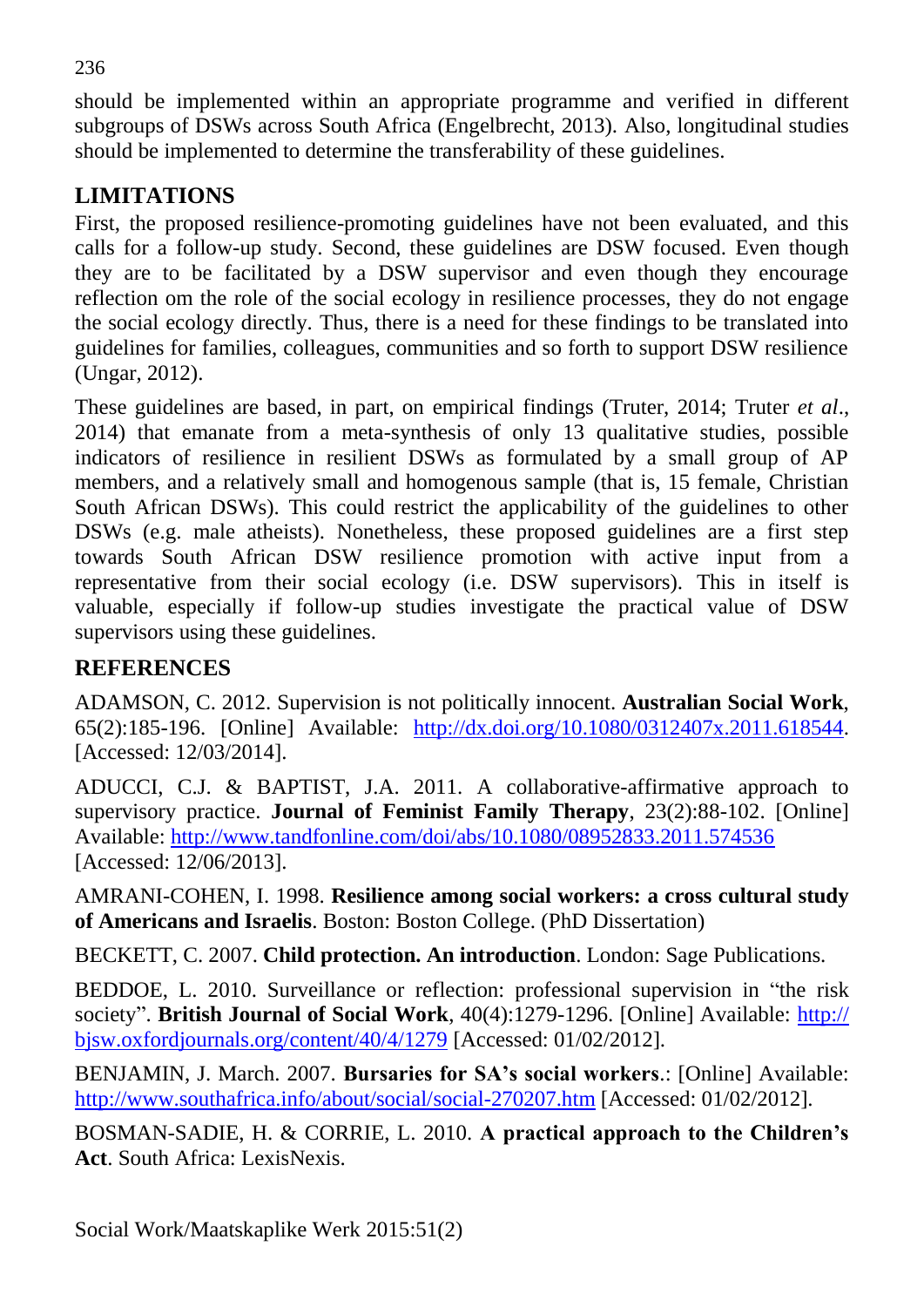BOUD, D., KEOGH, R. & WALKER, D. 1985. Promoting reflection in learning: A model. **In:** BOUD, D., KEOGH, R. & WALKER, D. (eds) **Reflection: turning experience into learning**. East Brunswick, N.J.: Nichols.

BRADBURY-JONES, C. 2013. Refocusing child protection supervision: an innovative approach to supporting practitioners. **Child Care in Practice**, 19(3):253-266. [Online] Available: <http://www.tandfonline.com/doi/abs/10.1080/13575279.2013.785937> [Accessed: 21/04/2013].

BREHM, J. & GATES, S. 1993. Donut shops and speed traps: evaluating models of supervision of police behaviour. **American Journal of Political Science**, 37(2):555- 581. [Online] Available:<http://www.jstor.org/stable/2111384> [Accessed: 10/07/2013].

BYRNE, M. P. 2006. **Strengths-based service planning as a resilience factor in child protective social workers**. USA: Boston College Graduate School of Social Work (PhD Dissertation)

CARPENTER, J. & WEBB, C.M. 2011. What can be done to promote the retention of social workers? A systematic review of interventions. **British Journal of Social Work**, 42(7):1235-1255. [Online] Available:<http://dx.doi.org/10.1093/bjsw/bcr144> [Accessed: 16/03/2014].

CARSON, E., KING, S. & PAPATRAIANOU, L. 2011. Resilience among social workers: The role of informal learning in the workplace. **Practice**, 23(5):267-278. [Online] Available: [http://www.tandfonline.com/doi/abs/10.1080/09503153.2011.581-](http://www.tandfonline.com/doi/abs/10.1080/09503153.2011.581-361) [361](http://www.tandfonline.com/doi/abs/10.1080/09503153.2011.581-361) [Accessed: 02/09/2013].

CHILD WELFARE SOUTH AFRICA. 2009. **Response to media reports on the performance of Child Welfare Vereeniging and the conduct of their social workers**. [Online] Available: [http://www.childwelfaresa.org.za/index.php/latest-news/125-child](http://www.childwelfaresa.org.za/index.php/latest-news/125-child-welfare-vereeniging)[welfare-vereeniging](http://www.childwelfaresa.org.za/index.php/latest-news/125-child-welfare-vereeniging) [Accessed: 01/02/2012].

COLLINS, S. 2007. Social workers, resilience, positive emotions and optimism. **Practice,** 19(4):255-269. [Online] Available: [http://www.tandfonline.com/doi/abs/10.](http://www.tandfonline.com/doi/abs/10.%201080/09503150701728186) [1080/09503150701728186.](http://www.tandfonline.com/doi/abs/10.%201080/09503150701728186) [Accessed: 02/02/2012].

COLLINS, S. 2008. Statutory social workers: stress, job satisfaction, coping, social support and individual differences. **British Journal of Social Work**, 38(6):1173-1193. [Online] Available: <http://bjsw.oxfordjournals.org/content/38/6/1173.short> [Accessed: 02/02/2012].

CONRAD, D. & KELLAR-GUENTHER, Y. 2006. Compassion fatigue, burnout, and compassion satisfaction among Colorado child protection workers. **Child Abuse and Neglect**, 30(10):1071-1080. [Online] Available: [http://www.sciencedirect.com/science/](http://www.sciencedirect.com/science/%20article/pii/S01452134060%2002286)  [article/pii/S01452134060 02286](http://www.sciencedirect.com/science/%20article/pii/S01452134060%2002286) [Accessed: 02/02/2012].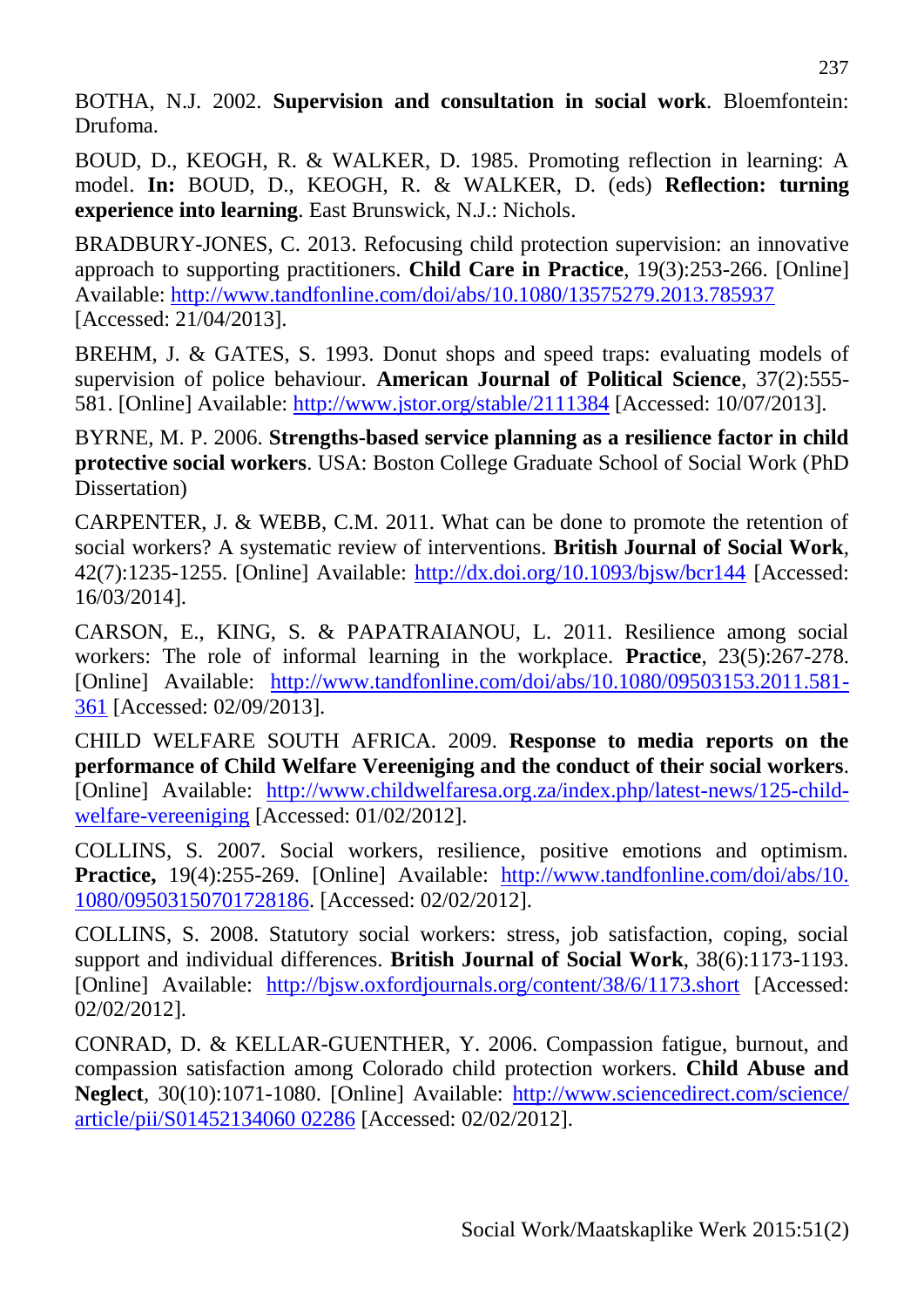238

DOUGLAS, E.M. 2013. Symptoms of posttraumatic stress among child welfare workers who experience a maltreatment fatality on their caseload. **Journal of Evidence-based Social Work**, 10(4):373-387. [Online] Available: [http://www.tandfonline.com/doi/abs/](http://www.tandfonline.com/doi/abs/%2010.1080/15433714.2012%20.664058)  [10.1080/15433714.2012 .664058](http://www.tandfonline.com/doi/abs/%2010.1080/15433714.2012%20.664058) [Accessed: 02/08/2013].

DRISCOLL, J. & TEH, B. 2001. The potential of reflective practice to develop individual orthopaedic nurse practitioners and their practice. **Journal of Orthopaedic Nursing**, 5(2):95-103. [Online] Available: [http://www.sciencedirect.com/ science/](http://www.sciencedirect.com/%20science/%20article/pii/S%20136131110190%201505)  [article/pii/S 136131110190 1505.](http://www.sciencedirect.com/%20science/%20article/pii/S%20136131110190%201505) [Accessed: 02/08/2013].

DEPARTMENT OF SOCIAL DEVELOPMENT (DSD) & SOUTH AFRICAN COUNCIL FOR SOCIAL SERVICE PROFESSIONS (SACSSP). 2012. **Supervision framework for the social work profession.** Department of Social Development.

DUNBAR-KRIGE, H. & FRITZ, E. 2006. **The supervision of counsellors in South Africa. Travels in new territory**. South Africa: Van Schaik Publishers.

EMDE, B.M. 2009. Facilitating reflective supervision in an early child development center. **Infant Mental Health Journal**, 30(6):664-672. [Online] Available: http:// onlinelibrary.wiley.com/doi/10.1002/imhj.20235/full [Accessed: 05/05/2013].

ENGELBRECHT, L. 2013. Social work supervision policies and frameworks: playing notes or making music? **Social Work/Maatskaplike Werk**, 49(4):456-468.

FOURIE, C.L. & THERON, L.C. 2012. Resilience in the face of Fragile X Syndrome. **Qualitative Health Research**, 22(10):1355-1368. [Online] Available: http://qhr. sagepub.com/content/22/10/1355.short [Accessed: 16/10/2013].

FRANKLIN, L.D. 2011. Reflective supervision for the Green Social Worker: practical applications for supervisors. **The Clinical Supervisor**, 30(2):204-214. [Online] Available:<http://dx.doi.org/10.1080/07325223.2011.607743> [Accessed: 16/10/2013].

GIBBS, J.A. 2001. Maintaining front-line workers in child protection: A case for refocusing supervision. **Child Abuse Review**, 10(5):323-335. [Online] Available: <http://onlinelibrary.wiley.com/doi/10.1002/car.707/full> [Accessed: 02/03/2011].

GODDARD, C. & HUNT, S. 2011. The complexities of caring for child protection workers: the contexts of practice and supervision. **Journal of Social Work Practice: Psychotherapeutic Approaches in Health, Welfare and the Community**, 25(4):413- 432. [Online] Available: <http://dx.doi.org/10.1080/02650533.2011.626644> [Accessed: 02/01/2011].

GRANT, L. & KINMAN, G. 2012. Enhancing wellbeing in social work students: building resilience in the next generation. **Social Work Education**, 31(5):605-621. [Online] Available: [http://www.tandfonline.com/doi/abs/10.1080/02615479.2011.](http://www.tandfonline.com/doi/abs/10.1080/02615479.2011.%20590931)  [590931](http://www.tandfonline.com/doi/abs/10.1080/02615479.2011.%20590931) [Accessed: 05/02/2013].

GREEN, M.S. & DEKKERS, T.D. 2010. Attending to power and diversity in supervision: an exploration of supervisee learning outcomes and satisfaction with supervision. **Journal of Feminist Family Therapy**, 22(4):293-312. [Online] Available: <http://dx.doi.org/10.1080/08952833.2010.528703> [Accessed: 06/04/2013].

Social Work/Maatskaplike Werk 2015:51(2)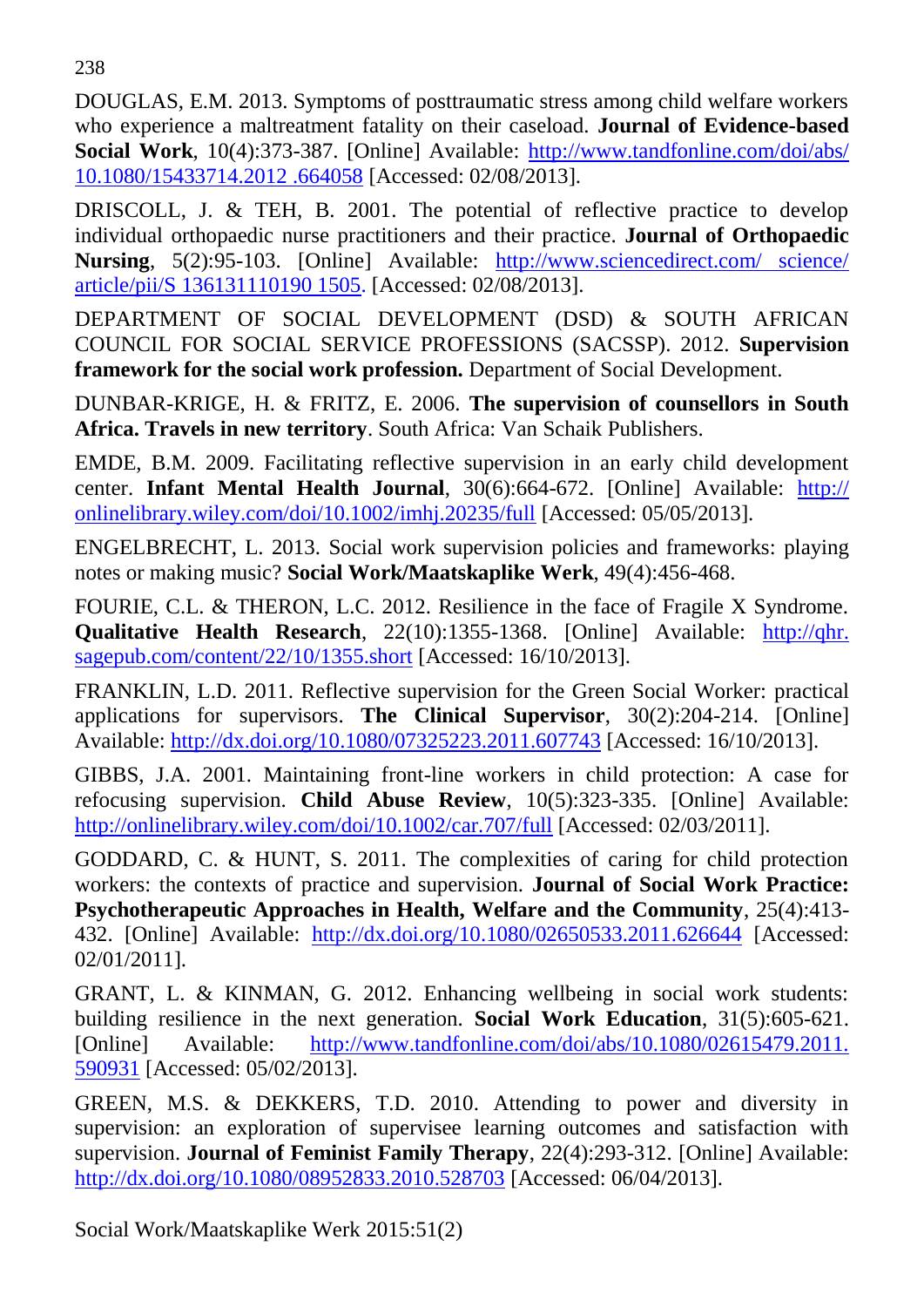GREEN, R., GREGORY, R. & MASON, R. 2003. It's no picnic: personal and family safety for rural social workers. **Australian Social Work**, 56(2):94-106. [Online] Available: <http://www.tandfonline.com/doi/abs/10.1046/j.0312-407X.2003.00075.x> [Accessed: 10/04/2011].

GU, Q. & DAY, C. 2007. Teachers' resilience: A necessary condition for effectiveness. **Teaching and Teacher Education**, 23(8):1302-1316. [Online] Available: http://www. sciencedirect.com/science/article/pii/S0742051X06001028 [Accessed: 10/04/2011].

HURLEY, D.J., MARTIN, L. & HALLBERG, R. 2013. Resilience in child welfare: a social work perspective. **International Journal of Child, Youth and Family Studies**, 4(2):259-273. [Online] Available: [http://journals.uvic.ca/index.php/ijcyfs/article/view/](http://journals.uvic.ca/index.php/ijcyfs/article/view/%2012211)  [12211](http://journals.uvic.ca/index.php/ijcyfs/article/view/%2012211) [Accessed: 04/03/2012].

INGRAM, R. 2013. Emotions, social work practice and supervision: An uneasy alliance? **Journal of Social Work Practice**, 27(1):5-19. [Online] Available: <http://www.tandfonline.com/doi/abs/10.1080/02650533.2012.745842> [Accessed: 05/04/2013].

JOHNS, C. 1995. Framing learning through reflection within Carper's fundamental ways of knowing in nursing. **Journal of Advanced Nursing,** 22(2):226-234. [Online] Available: http://onlinelibrary.wiley.com/doi/10.1046/j.1365- [Accessed: 17/06/2013].

JONES, C. 2001. Voices from the front line: State social workers and new labour. **British Journal of Social Work**, 31(4):547-562. [Online] Available: <http://bjsw.oxfordjournals.org/content/31/4/547.short> [Accessed: 05/04/2011].

KADUSHIN, A. & HARKNESS, D. 2002. **Supervision in social work** (4<sup>th</sup> ed). New York: Columbia University Press.

KEARNS, S. & McARDLE, K. 2012. "Doing it right?" – accessing the narratives of identity of newly qualified social workers through the lens of resilience: I am, I have, I can. **Child and Family Social Work**, 17(4):385-394. [Online] Available: <http://onlinelibrary.wiley.com/doi/10.1111/j.1365-2206.2011.00792.x/full> [Accessed: 13/07/2013].

KILMINSTER, S.M. & JOLLY, B.C. 2000. Effective supervision in clinical practice settings: A literature review. **Medical Education**, 34(10):827-840. [Online] Available: <http://onlinelibrary.wiley.com/doi/10.1046/j.1365-2923.2000.00758.x/full> [Accessed: 07/09/2012].

KIM, H., JI, J. & KAO, D. 2011. Burnout and physical health among social workers: a three-year longitudinal study. **Social Work**, 56(3):258-268. [Online]: Available: <http://sw.oxfordjournals.org/content/56/3/258.short> [Accessed: 14/03/2012].

KINMAN, G. & GRANT, L. 2011. Exploring stress resilience in trainee social workers: The role of emotional and social competencies. **British Journal of Social Work**, 41(2):1-15. [Online]: Available: [http://dx.doi.org/10.1093/bjsw/bcq088.](http://dx.doi.org/10.1093/bjsw/bcq088) [Accessed: 14/03/2012].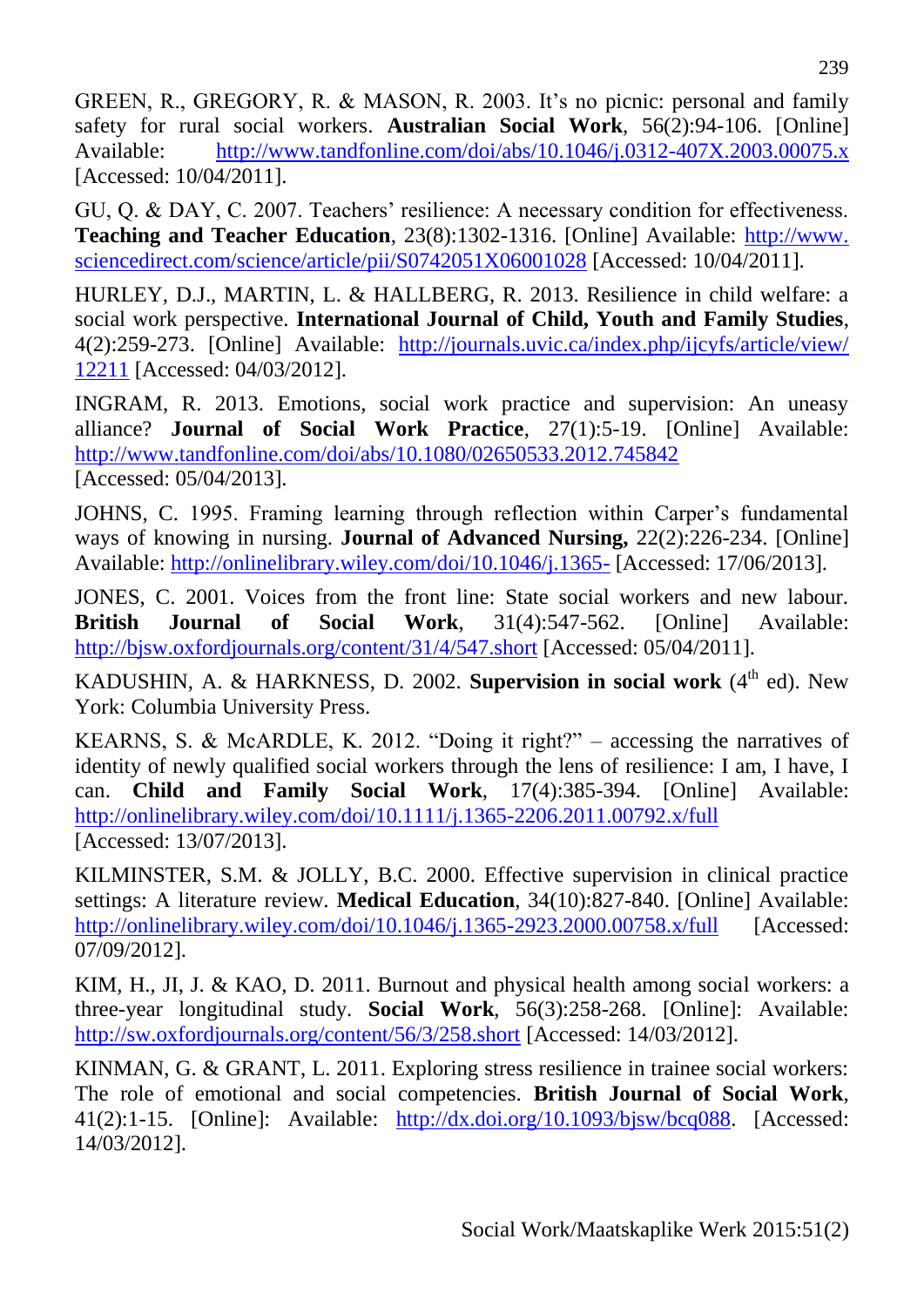240

KOEN, D. 2010. **Resilience in professional nurses**. Vanderbijlpark, South Africa: North-West University. (PhD dissertation)

LAW, P. 2011. **Inquiry likely into fears child could die due to social workers' "unmanageable" workloads**. [Online] Available: [http://www.walesonline.co.uk/ news/](http://www.walesonline.co.uk/%20news/%20wales-news/2011/11/05/inquiry-likely-into-fears-child-could-die-due-to-social-workers-unmanageable-workloads-91466-29721689/#ixzz1cvTA4qv8)  [wales-news/2011/11/05/inquiry-likely-into-fears-child-could-die-due-to-social-workers](http://www.walesonline.co.uk/%20news/%20wales-news/2011/11/05/inquiry-likely-into-fears-child-could-die-due-to-social-workers-unmanageable-workloads-91466-29721689/#ixzz1cvTA4qv8)[unmanageable-workloads-91466-29721689/#ixzz1cvTA4qv8](http://www.walesonline.co.uk/%20news/%20wales-news/2011/11/05/inquiry-likely-into-fears-child-could-die-due-to-social-workers-unmanageable-workloads-91466-29721689/#ixzz1cvTA4qv8) [Accessed: 01/02/2011].

LAWLOR, D. 2013. A transformation programme for children's social care managers using an interactional and reflective supervision model to develop supervision skills. **Journal of Social Work Practice**, 27(2):177-189. [Online] Available: http://dx. doi.org/10.1080/02650533.2013.7981 [Accessed: 08/07/2014].

LITTLECHILD, B. 2003. Working with aggressive and violent parents in child protection social work. **Practice: Social Work in Action**, 15(1):33-44. [Online] Available:<http://www.tandfonline.com/doi/abs/10.1080/09503150308416909> [Accessed: 07/03/2011].

LONNE, B. 2008. Child protection social work in Australia faces a crisis. **International Federation of Social Work**. [Online] Available: [http://www.ifsw.org/p38001585.html.](http://www.ifsw.org/p38001585.html) [Accessed: 01/02/2011].

MAPOSA, S. 2006. **Social worker shortage puts children at risk**. [Online] Available: [http://www.iol.co.za/news/south-africa/social-worker-shortage-puts-children-at-risk-](http://www.iol.co.za/news/south-africa/social-worker-shortage-puts-children-at-risk-1.290278)[1.290278.](http://www.iol.co.za/news/south-africa/social-worker-shortage-puts-children-at-risk-1.290278) [Accessed: 24/05/2011].

MASTEN, A.S. 2011. Resilience in children threatened by extreme adversity: Frameworks for research, practice and translational synergy. **Development and Psychopathology**, 23(2):493-506. [Online] Available: http://journals.cambridge. org/action/displayAbstract?fromPage=online&aid=8255627 [Accessed: 02/03/2012].

MASTEN, A.S., CUTULI, J.J., HERBERS, J.E. & REED, M.J. 2009. Resilience in development. **In:** LOPEZ, S.J. & SNYDER, C.R. (eds) **Oxford handbook of positive psychology**. New York: Oxford University Press, 117-131.

MASTEN, A.S. & WRIGHT, M.O. 2010. Resilience over the lifespan. **In:** REICH, J.W., ZAUTRA, A.J. & HALL, J.S. (eds) **Handbook of adult resilience**. New York: The Guilford Press.

MORRIS, L. 2005. The process of decision-making by stressed social workers: to stay or leave the workplace. **International Review of Psychiatry**, 17(5):347-354. [Online] Available:<http://informahealthcare.com/doi/abs/10.1080/09540260500238488> [Accessed: 02/02/2011].

MUSKAT, B. 2013. The use of IASWG standards for social work practice with groups in supervision of group work practitioners. **Social Work with Groups**, 36(2-3):208-221. [Online] Available: [http://dx.doi.org/10.1080/01609513.2012.753837.](http://dx.doi.org/10.1080/01609513.2012.753837) [Accessed: 02/05/2013].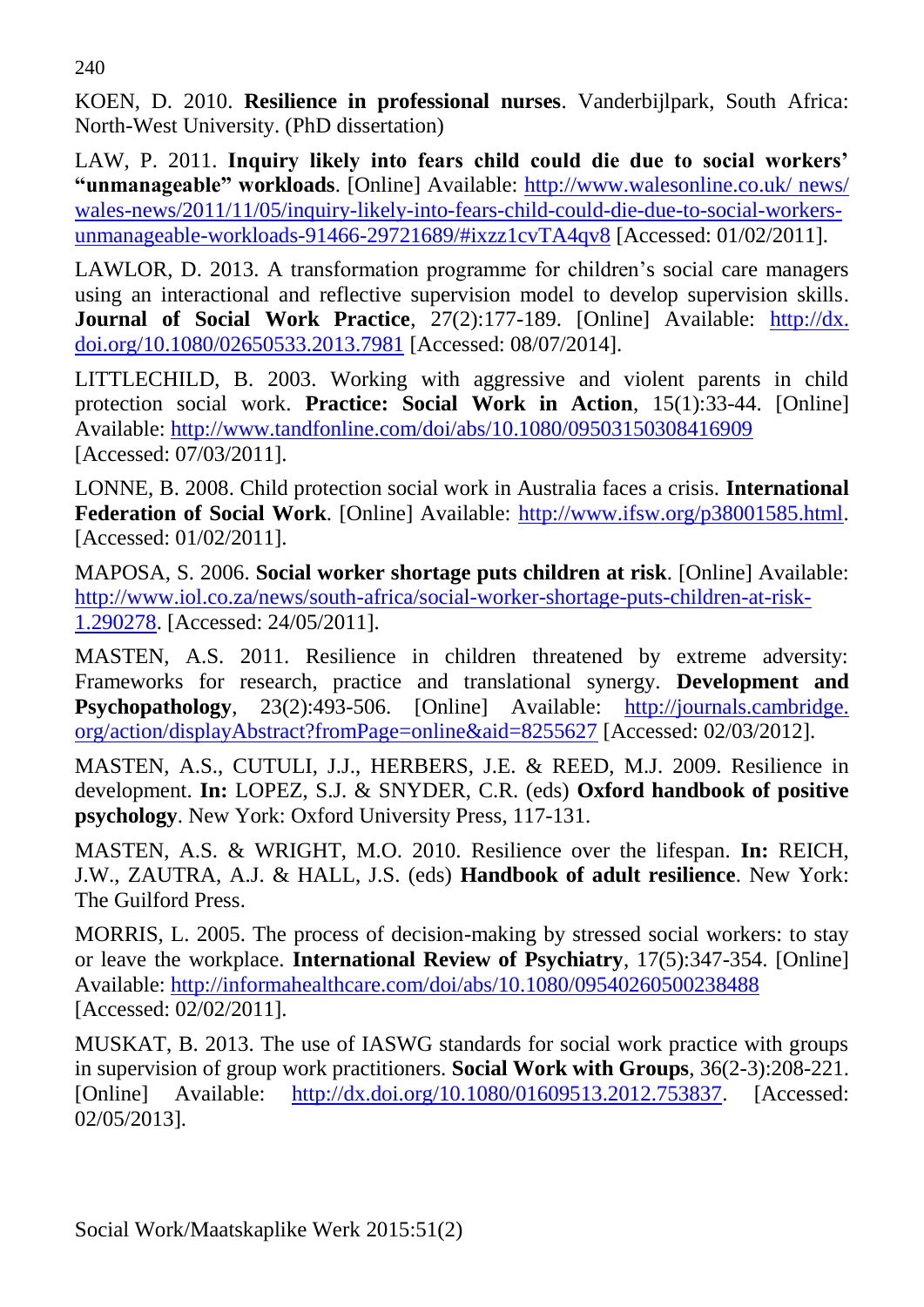NARAIN, J. 2011. **Baby whose mother strapped him in front of fire for three days dies after social services missed 17 chances to save him**. [Online] Available: [http://www.dailymail.co.uk/news/article-1352864/Baby-dies-Manchester-social](http://www.dailymail.co.uk/news/article-1352864/Baby-dies-Manchester-social-services-miss-17-chances-save-him.html)[services-miss-17-chances-save-him.html.](http://www.dailymail.co.uk/news/article-1352864/Baby-dies-Manchester-social-services-miss-17-chances-save-him.html) [Accessed: 01/02/ 2012].

*NEW DICTIONARY OF SOCIAL WORK*. 1995. Cape Town: CTP Book Printers.

ONG, A.D., BERGEMAN, C.S., BISCONTI, T.L. & WALLACE, K.A. 2006. Psychological resilience, positive emotions, and successful adaptation to stress in later life. **Journal of Personality and Social Psychology**, 91(4):730-749. [Online] Available: [http://dx.doi.org/10.1037/0022-3514.91.4.730.](http://dx.doi.org/10.1037/0022-3514.91.4.730) [Accessed: 01/02/ 2012].

PARIS, A. 2012. **Building resilience through reflection – Developing social workers and practice educators**. Paper presented at a workshop at the University of Birmingham 6 July 2012. [Online] Available: [http://www.docstoc.com/docs/159794556/](http://www.docstoc.com/docs/159794556/%20Building-Resilience-and-Reflection-for-Developing-Staff)  [Building-Resilience-and-Reflection-for-Developing-Staff](http://www.docstoc.com/docs/159794556/%20Building-Resilience-and-Reflection-for-Developing-Staff) [Accessed: 17/06/2013].

PARGAMENT, K. I. & CUMMINGS, J. 2010. Anchored by faith: Religion as a resilience factor. **In**: REICH, J.W., ZAUTRA, A.J. & HALL, J.S. (eds) **Handbook of adult resilience**. New York: Guilford Press.

RUSS, E., LONNE, B. & DARLINGTON, Y. 2009. Using resilience to reconceptualise child protection workforce capacity. **Australian Social Work**, 62(3):324-338. [Online] Available: [http://dx.doi.org/10.1080/03124070903060042.](http://dx.doi.org/10.1080/03124070903060042) [Accessed: 04/06/2012].

RUSSEL BERNARD, H. & RYAN, G.W. 2010. **Analyzing qualitative data. Systematic approaches.** Los Angeles: Sage Publications.

SAYERS, J. 1991. Talking about child protection: stress and supervision. **Practice**, 5(2): 121-137. [Online] Available: [http://dx.doi.org/10.1080/09503159108411549.](http://dx.doi.org/10.1080/09503159108411549) [Accessed: 04/06/2012].

SCHURINK, W., FOUCHÉ, C.B. & DE VOS, A.S. 2011. Qualitative data analysis and interpretation. **In**: DE VOS, A.S., STRYDOM, H., FOUCHÉ, C.B. & DELPORT, C.S.L. (eds) **Research at grass roots: for the social sciences and human service professions** (4<sup>th</sup> ed). Pretoria: Van Schaik Publishers.

STANLEY, N., MANTHORPE, J. & WHITE, M. 2006. Depression in the profession: social workers' experiences and perception. **British Journal of Social Work**, 37(2):281-298. [Online] Available:<http://bjsw.oxfordjournals.org/content/37/2/281.short> [Accessed: 02/02/2011].

STOREY, J. & BILLINGHAM, J. 2001. Occupational stress and social work. **Social Work Education**, 20(6):659-670. [Online] Available: [http://dx.doi.org/10.1080/](http://dx.doi.org/10.1080/%2002615470120089843a)  [02615470120089843a.](http://dx.doi.org/10.1080/%2002615470120089843a) [Accessed: 05/05/2011].

SUMSION, J. 2004. Early childhood teachers' constructions of their resilience and thriving: A continuing investigation. **International Journal of Early Years Education**, 12(3):275-290. [Online] Available: [http://www.tandfonline.com/doi/abs/10.1080/09](http://www.tandfonline.com/doi/abs/10.1080/09%2066976042000268735#.VSeEHiAaLIU)  [66976042000268735#.VSeEHiAaLIU.](http://www.tandfonline.com/doi/abs/10.1080/09%2066976042000268735#.VSeEHiAaLIU) [Accessed: 02/06/2011].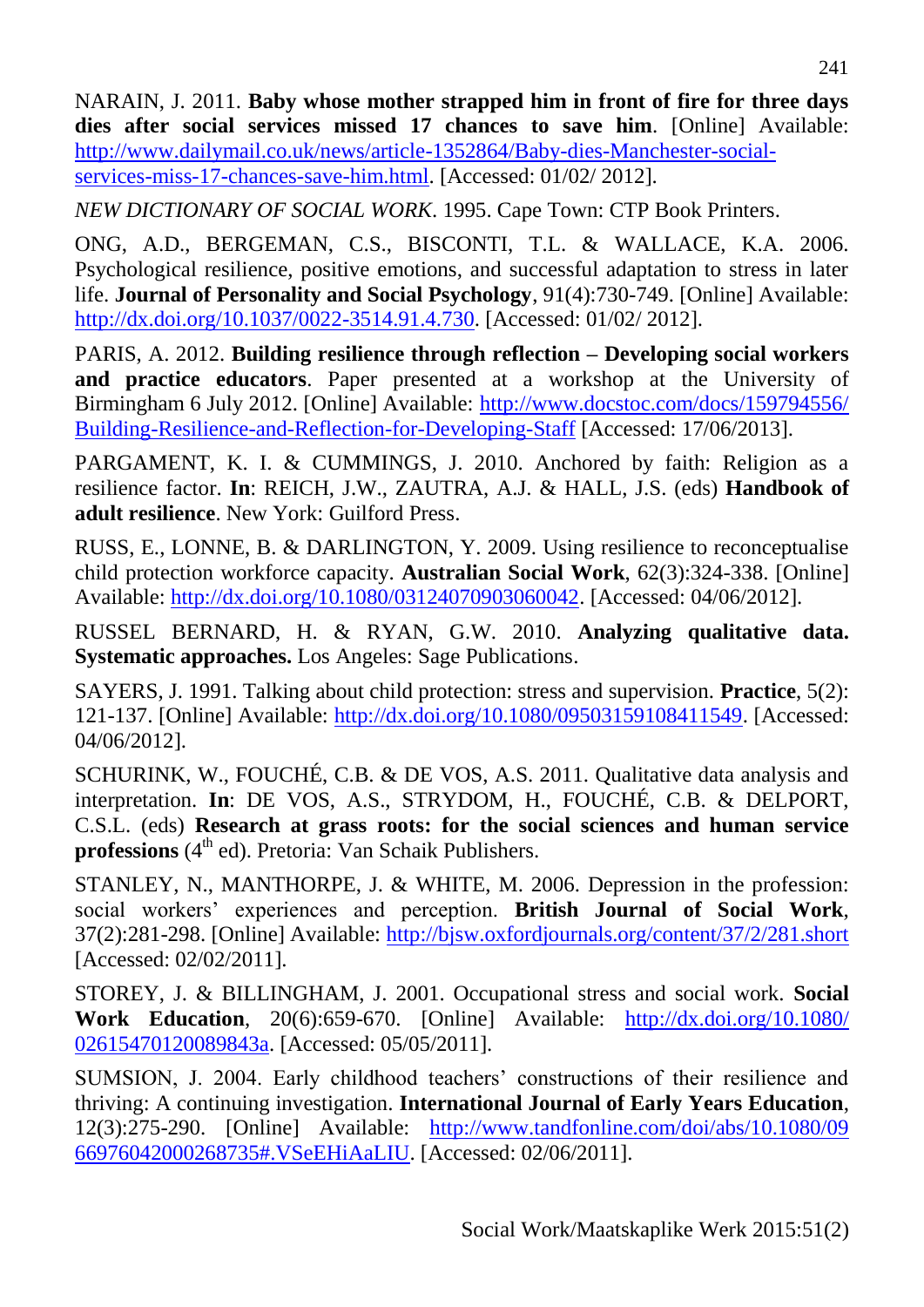242

THAM, P. 2006. Why are they leaving? Factors affecting intention to leave among social workers in child welfare. **British Journal of Social Work**, 37(7):1225-1246. [Online] Available: [http://dx.doi.org/10.1093/bjsw/bcl054.](http://dx.doi.org/10.1093/bjsw/bcl054) [Accessed: 02/06/2011].

TRUTER, E. 2014. **South African social workers at risk: exploring pathways to their resilience**. Vanderbijlpark: North West University. (Thesis – PhD). [Online] Available: [http://dspace.nwu.ac.za/handle/10394/10645.](http://dspace.nwu.ac.za/handle/10394/10645)

TRUTER, E., THERON, L.C. & FOUCHÉ, A. 2014. Indicators of resilience in resilient South-African designated social workers: professional perspectives. **Social Work Practitioner-Researcher**, 26(3):305-329.

TUGADE, M.M. 2011. Positive emotions and coping: examining dual process models of resilience. **In**: FOLKMAN, S. (eds) **The Oxford handbook of stress, health and coping**. New York: Oxford University Press.

UNGAR, M. 2006. Resilience across cultures. **British Journal of Social Work**, 38(2):218-235. [Online] Available: <http://mmr.sagepub.com/content/5/2/126.short> [Accessed: 02/06/2011].

UNGAR, M. 2011. The social ecology of resilience: addressing contextual and cultural ambiguity of a nascent construct. **American Journal of Orthopsychiatry**, 81(1):1-17. [Online] Available: [http://onlinelibrary.wiley.com/doi/10.1111/j.1939-0025.2010.01067.](http://onlinelibrary.wiley.com/doi/10.1111/j.1939-0025.2010.01067.%20x/full)  [x/full](http://onlinelibrary.wiley.com/doi/10.1111/j.1939-0025.2010.01067.%20x/full) [Accessed: 20/07/2012].

UNGAR, M. 2012. **The social ecology of resilience. A handbook of theory and practice**. New York: Springer.

UNGAR, M. 2013. Resilience, trauma, context and culture. **Trauma, Violence & Abuse**, 14(3):255-266. [Online] Available: [http://tva.sagepub.com/content/14/3/255.](http://tva.sagepub.com/content/14/3/255.%20full.pdf+html)  [full.pdf+html](http://tva.sagepub.com/content/14/3/255.%20full.pdf+html) [Accessed: 05/10/2013].

WALKER-WILLIAMS, H.J. & FOUCHÉ, A. 2015. A strengths-based group intervention for women who experienced child sexual abuse. **Research on Social Work Practice**. In Press.

WARD, C.C. & HOUSE, R.M. 1998. Counseling supervision: a reflective model. **Counselor Education and Supervision**, 38(1):23-33. [Online] Available: [http://dx.doi.org/10.1002/j.1556-6978.1998.tb00554.x.](http://dx.doi.org/10.1002/j.1556-6978.1998.tb00554.x) [Accessed: 08/05/2013].

WEIGAND, R.F. 2007. Reflective supervision in child care. The discoveries of an accidental tourist. **Zero to Three**, 17-22. [Online] Available: http://www.christina neumeyer.org/yahoo\_site\_admin/assets/docs/Reflective\_Supervision.100194946.pdf [Accessed: 08/05/2013].

WEISS, E.M. & WEISS, S. 2001. Doing reflective supervision with student teachers in a professional development school culture. **Reflective Practice**, 2(2):125-154. [Online] Available:<http://www.tandfonline.com/doi/abs/10.1080/14623940120071343> [Accessed: 08/05/2013].